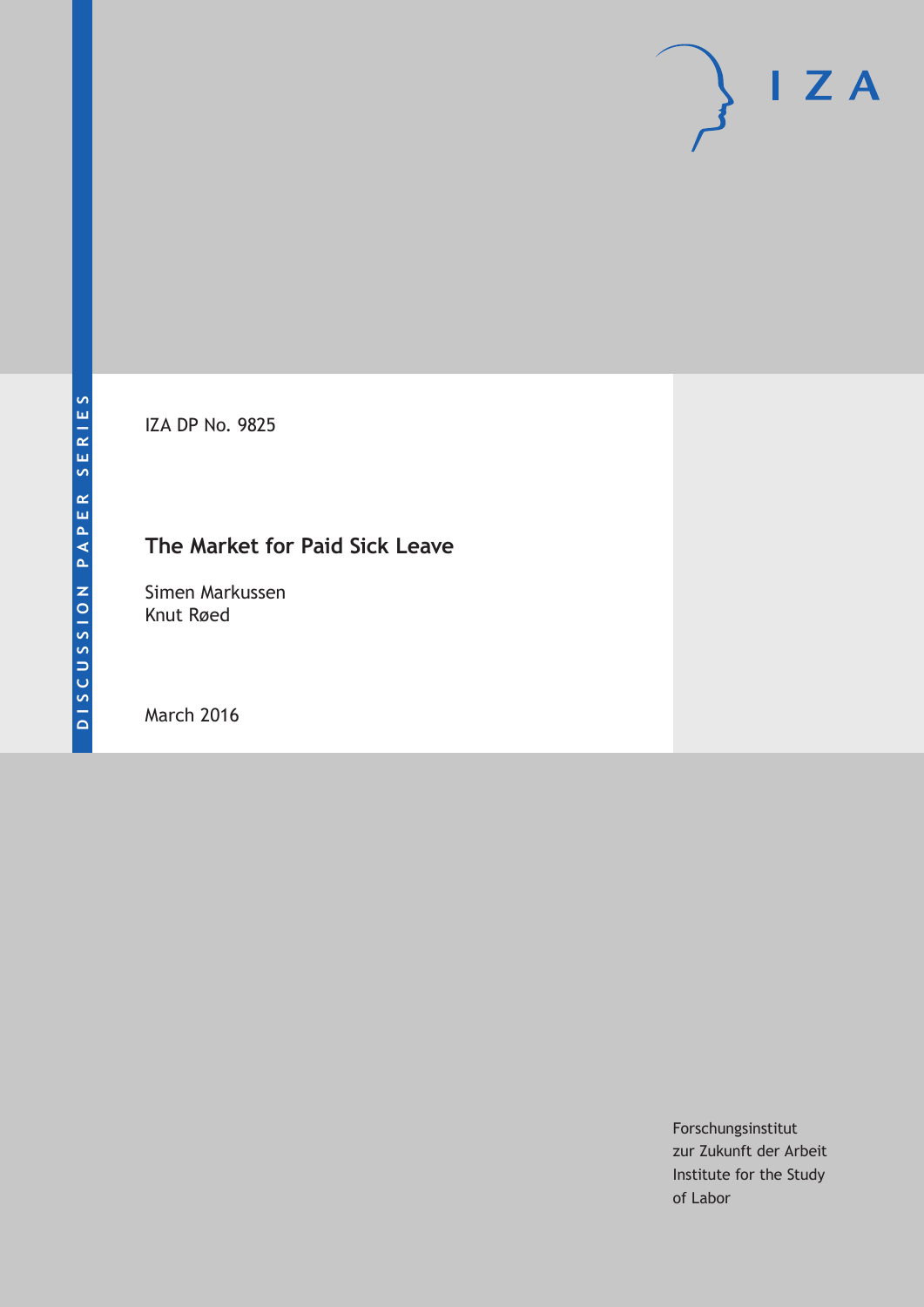# **The Market for Paid Sick Leave**

## **Simen Markussen**

*Ragnar Frisch Centre for Economic Research* 

### **Knut Røed**

*Ragnar Frisch Centre for Economic Research and IZA* 

> Discussion Paper No. 9825 March 2016

> > IZA

P.O. Box 7240 53072 Bonn Germany

Phone: +49-228-3894-0 Fax: +49-228-3894-180 E-mail: iza@iza.org

Any opinions expressed here are those of the author(s) and not those of IZA. Research published in this series may include views on policy, but the institute itself takes no institutional policy positions. The IZA research network is committed to the IZA Guiding Principles of Research Integrity.

The Institute for the Study of Labor (IZA) in Bonn is a local and virtual international research center and a place of communication between science, politics and business. IZA is an independent nonprofit organization supported by Deutsche Post Foundation. The center is associated with the University of Bonn and offers a stimulating research environment through its international network, workshops and conferences, data service, project support, research visits and doctoral program. IZA engages in (i) original and internationally competitive research in all fields of labor economics, (ii) development of policy concepts, and (iii) dissemination of research results and concepts to the interested public.

IZA Discussion Papers often represent preliminary work and are circulated to encourage discussion. Citation of such a paper should account for its provisional character. A revised version may be available directly from the author.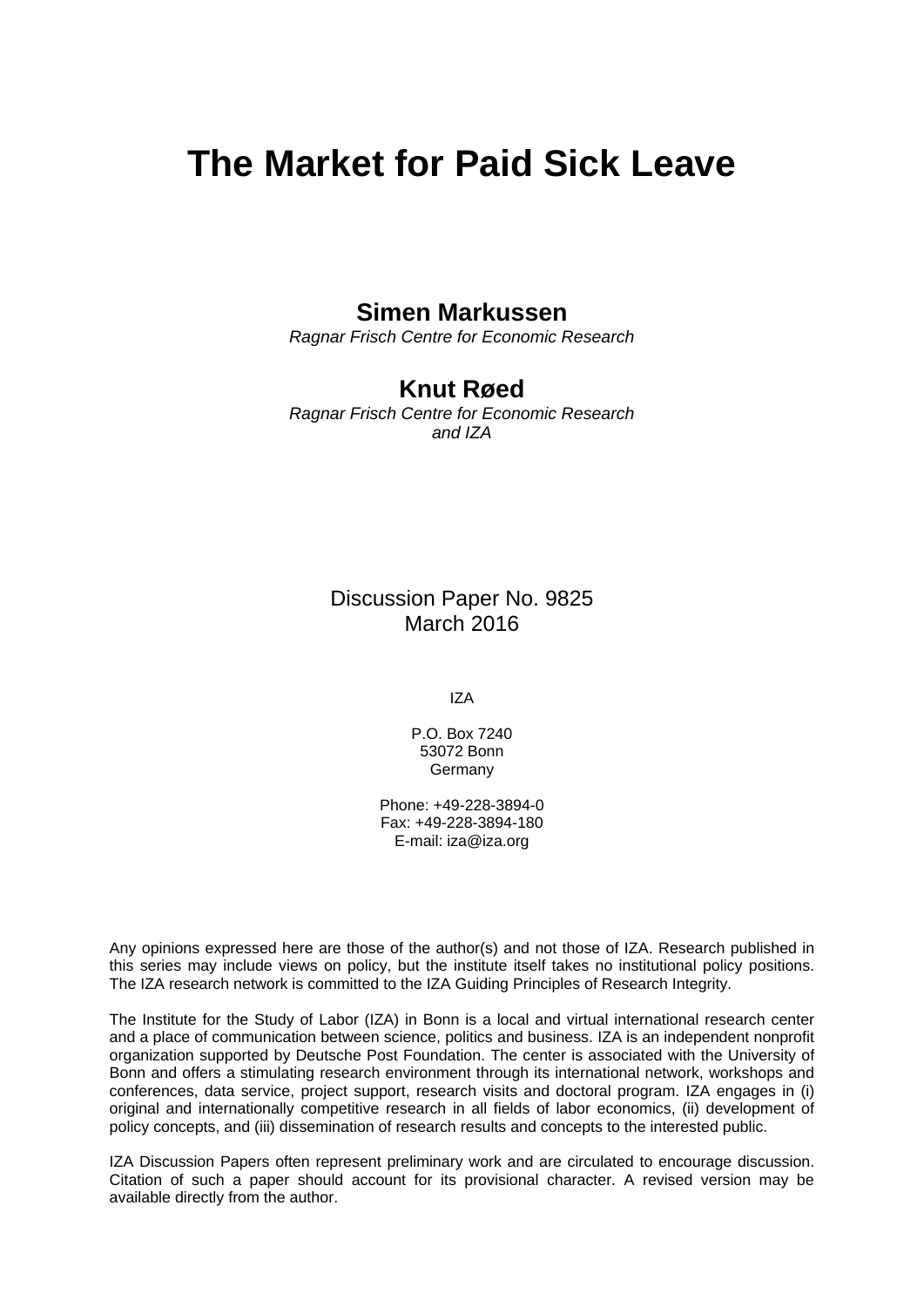IZA Discussion Paper No. 9825 March 2016

# **ABSTRACT**

## **The Market for Paid Sick Leave\***

In many countries, general practitioners (GPs) are assigned the task of controlling the validity of their own patients' insurance claims. At the same time, they operate in a market where patients are customers free to choose their GP. Are these roles compatible? Can we trust that the gatekeeping decisions are untainted by private economic interests? Based on administrative registers from Norway with records on sick pay certification and GP-patient relationships, we present evidence to the contrary: GPs are more lenient gatekeepers the more competitive is the physician market, and a reputation for lenient gatekeeping increases the demand for their services.

JEL Classification: H55, I11, I18

Keywords: absenteeism, gatekeeping, competition, role-conflicts

Corresponding author:

 $\overline{a}$ 

Knut Røed The Ragnar Frisch Centre for Economic Research Gaustadalléen 21 0349 Oslo Norway E-mail: knut.roed@frisch.uio.no

<sup>\*</sup> This paper is part of the project "Disentangling absence patterns" financed by the Norwegian Research Council (research grant no. 227103). We wish to thank Bernt Bratsberg, Magne Mogstad, and participants at the workshop on absenteeism, social insurance and retirement in Oslo February 2016 for comments/discussions.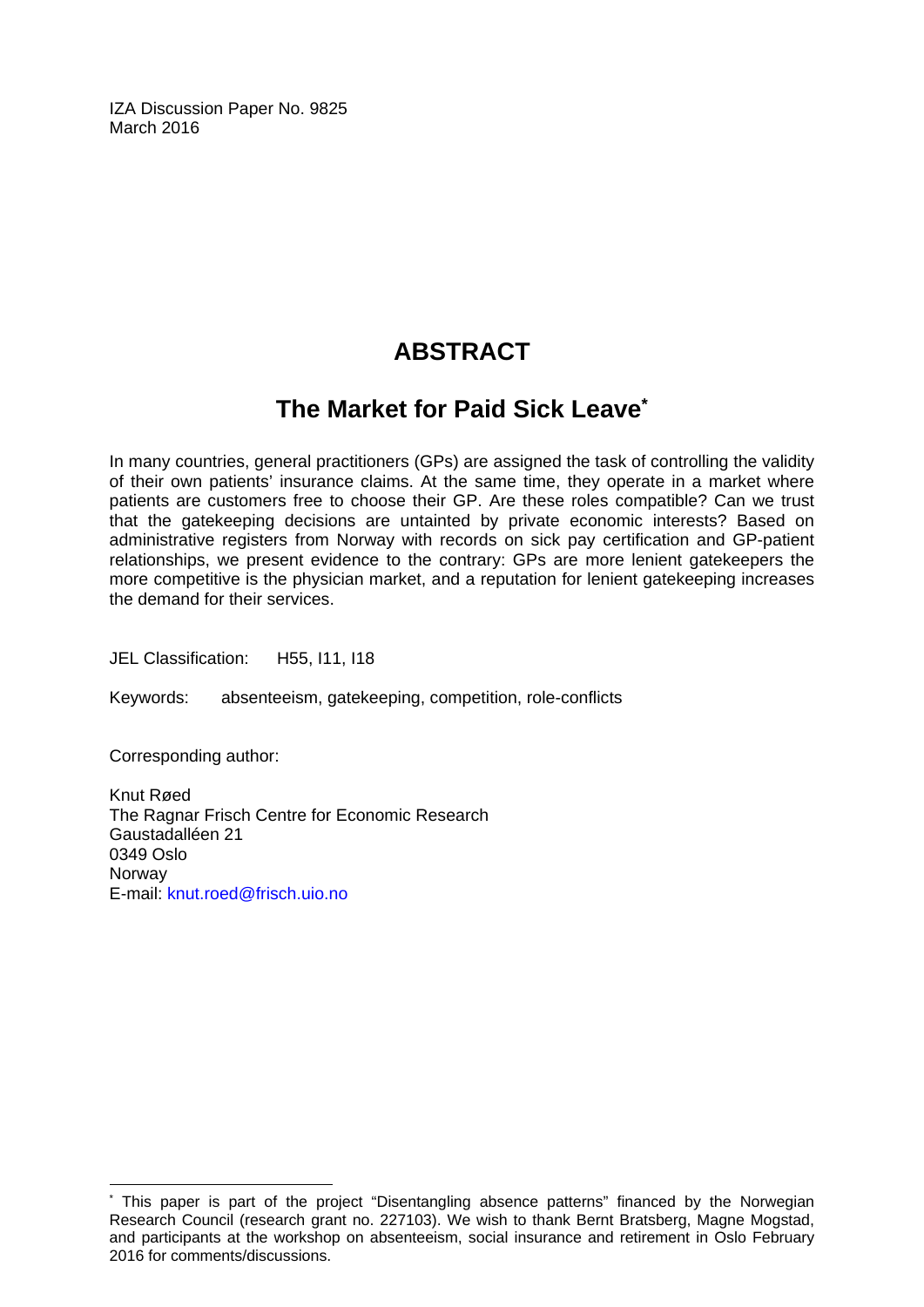#### **1 Introduction**

In most OECD countries, general practitioners (GPs) have been entrusted a role of huge fiscal importance: To protect the public purse from unwarranted social insurance expenditures and unnecessary (or cost-ineffective) medical treatments. In particular, they have been assigned the task of certifying sick pay and disability insurance expenditures; i.e., to decide whether or not (and for how long) a given health problem justifies insurance payouts; see, e.g. Bonato and Lusinyan (2007) and OECD (2010). This appears to be a logical and rational solution to a moral hazard problem. Given that work – at least for some employees – entails elements of disutility, there is a temptation to exaggerate or even "invent" health problems that can justify paid absence. The GP is probably the person who is best placed to objectively assess the true health condition of the patient, and thus decide on the need for a sick leave. And GPs tend to be highly respected and trusted citizens, to whom we presumably safely can entrust the difficult task of balancing the needs and desires of their own patients against the public costs and common interests.

Or can we? Deciding on the need for, e.g., paid sick leave obviously entails subjective judgment. Existing evidence has shown that there is considerable variation in the way GPs interpret and perform their gatekeeper role; see, e.g., Wilkin (1992), Grytten and Sørensen (2003), and Markussen et al. (2011; 2013). Patients are generally free to choose their GP, and can potentially substitute a lenient GP for a strict one. Moreover, in most countries, the GPs operate businesses in a competitive environment; hence, they may have financial incentives to attract and retain customers by providing (excess) access to publically paid services, treatments, and insurance payments. In essence, the GPs have been assigned the task of protecting the public (or private) insurer's purse against the customers who form the basis for their own livelihood. We normally think of a high degree of competition as desirable market characteristic, resulting in better services and lower prices. However, when some of the offered "products" are paid for by a third party (e.g., the taxpayer) more competition may also imply more waste. By combining the apparently incompatible roles of customer competition and gatekeeping, GPs may have been assigned a "mission impossible", in the sense that GPs who perform their gatekeeping role as intended by their principal may be forced out of the market.

The aim of the present paper is to examine empirically the practical consequences of this potential role conflict, in terms of the GPs' choices of gatekeeping standards and the customers' choices of GPs. The paper consists of three separate, but closely related, parts. First, we seek to identify each primary care physician's degree of gatekeeper leniency at each point in time. This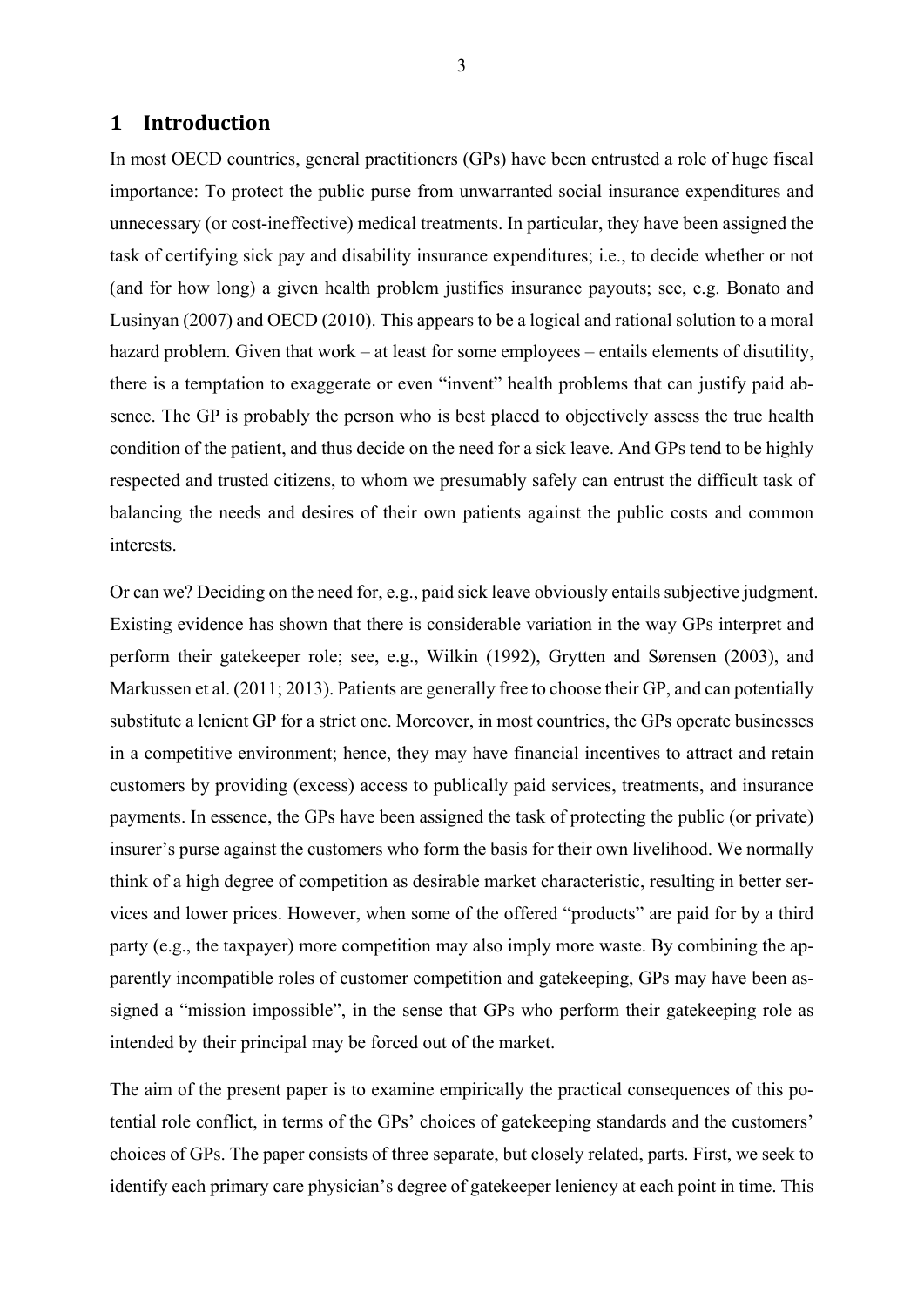is done month by month based on observed absence certification for workers on the patient list of the physician, after controlling for customer composition by means of worker fixed effects. Identification of the physicians' behavior derives from frequent movements of workers between family doctors as well as by their movements between employment (exposure to the risk of absence certification) and non-employment (no exposure). Second, we examine the extent to which workers choose family doctors with an eye to their reputation on gatekeeper leniency. This is done within the framework of a conditional logit model, where the choice set of available GPs is identified from the observed GP choices among other people in the local area, and the GPs' presumed leniency reputations are derived from past leniency indicators estimated on the basis of *other* customers only. Finally, we examine the extent to which physicians adjust their gatekeeper leniency in response to fluctuations in the demand for their services or in the cost of losing customers. This is done within the framework of a fixed effects model where the causal effects are identified solely on the basis of changes in the local competitive environment or in the physician's remuneration structure.

We are not aware of existing empirical research on the role of physician leniency for the patients' choices of GPs. Neither is there a rich literature on the extent to which GPs take personal economic motives into account in the performance of an explicitly assigned gatekeeper role. There is a substantial literature on the impacts of economic incentives on physician behavior more generally, however, showing that payment design can have a large effect on the physicians' prescription of medical treatments; see McClelland (2011) and Chandra *et al*. (2012) for recent reviews. There is also more direct evidence related to GPs referral practices. For example, based on a reform in the funding scheme for certain types of elective surgery in the UK, Dusheiko et al. (2006) show that GPs tend to have a more restrictive referral practice when money *not* spent on surgery alternatively can be channeled back to their own practice. Iversen and Lurås (2000) and Iversen (2004) show that Norwegian physicians who experience shortage of customers provide more services and thus obtain higher income *per customer* than their unconstrained colleagues, whereas Iversen and Ma (2011) show that more intense local competition between physicians leads to more diagnostic radiology referrals. For referrals to specialist treatment that substitute for own services, Godager *et al.* (2015) note that increased competition between primary care physicians has ambiguous effects on gatekeeping incentives. While high competition and/or fewer patients than desired makes it potentially costly – in terms of lost customers – to be a strict gatekeeper, the lack of patients also makes it more profitable to treat the patient within own practice. Godager *et al.* (2015) provide empirical evidence that these effects largely cancel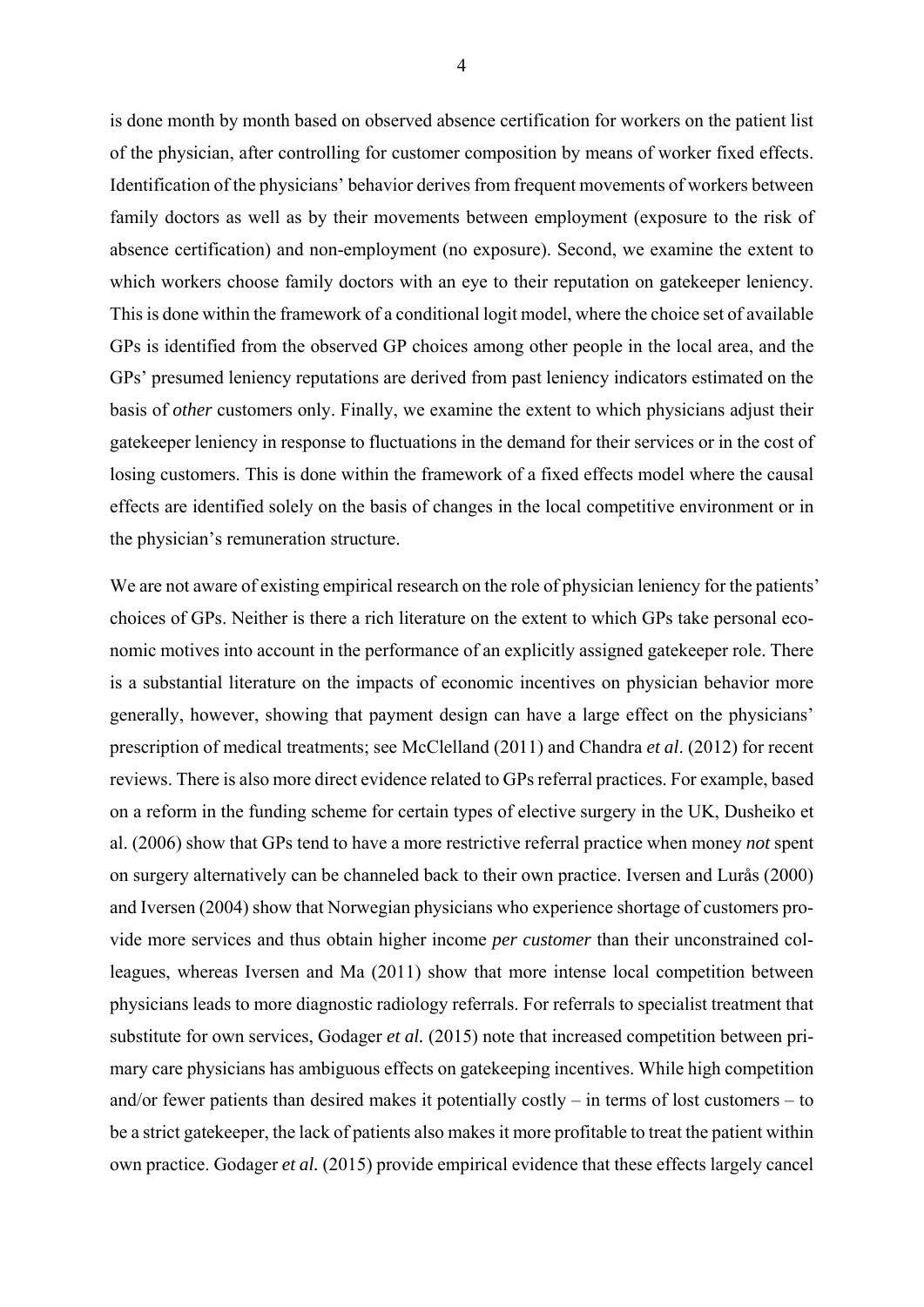out, and that competition among GPs has insignificant (or slightly positive) effects on GPs' referrals of patients to specialists.

For absence certification practices, no such ambiguities exist. Unless there is excess supply of patients, the physician's economic incentives unequivocally point toward going along with the wishes of their customers. However, there is to our knowledge little empirical evidence on the effect of physician incentives on absence certification. The only study we have found on this topic has been conducted by the Swedish Social Insurance Inspectorate (Inspektionen för socialförsäkringen, 2014) on the basis of a reform in 2007 whereby county-administrations were given the opportunity to scale down GP entry barriers and increase their inhabitants' freedom to choose their (absence-certifying) GP. As a result, the degree of competition increased considerably in some – but not all – counties, and this natural experiment is exploited to assess empirically the impacts of the GPs' economic incentives on their absence certification behavior. Based on a difference-in-difference identification strategy, the authors conclude that the number of certified absence spells increased by approximately 3.5 % as a direct result of the intensified competition between physicians.

In this paper, we present strong and robust empirical evidence that workers do take the physicians' gatekeeping reputation into account when selecting a new family doctor. If a physician's reputation changes such that the average worker can expect to be granted one extra day of monthly certified absence (corresponding to a movement from around the  $10<sup>th</sup>$  to the  $90<sup>th</sup>$  percentile in the estimated GP reputation-distribution), the relative probability of being chosen over each of the competing GP alternatives increases by approximately 14 %. We also present evidence indicating that many GPs take this demand curve into account by adjusting their gatekeeping practices in response to changes in their own vacancies and/or in the local competitive situation. A larger number of vacant patient slots and/or increased competition among physicians in the local residential area induce the average GP to become more lenient. Using a group of GPs on fixed wage contracts as a point of reference, we estimate that these two mechanisms together are responsible for raising the overall level of absenteeism in Norway by approximately 4 %. This is a significant, though not a huge, impact. Yet, we argue that it could have been considerably bigger had it not been for the low level of competition between family doctors in Norway.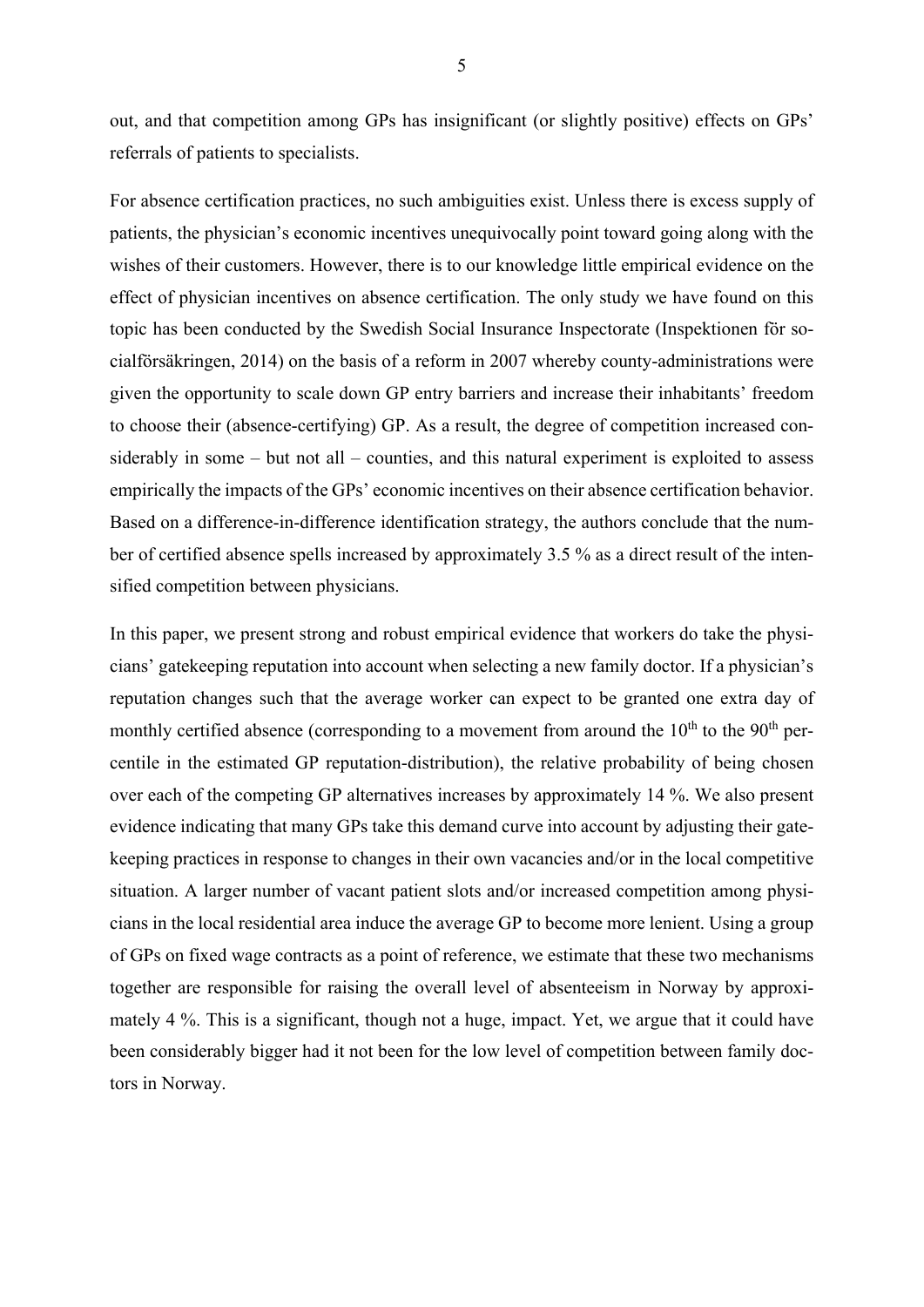#### **2 Institutional setting and data**

In Norway, workers receive 100 % wage compensation from the first day of sickness absence and for up to one year (up to an income ceiling of approximately NOK 530,000 (\$ 62,000) p.a.  $(2015)$ .<sup>1</sup> The first 16 days are paid for by the employer, after which the costs are covered by general (payroll) taxation. To offset moral hazard problems, a sick leave certificate issued by a physician is normally required for all spells lasting more than three days.<sup>2</sup> On a typical working day, 6-7% of Norwegian employees are absent from work due to sickness, and almost 90% of these absences are certified by a physician.

Norway has, since May 2001, practiced a family (panel) doctor system, whereby each citizen is assigned a single GP. In most cases, the family doctor receives a capitation fee from the social security administration (SSA) in addition to a per-treatment-pay, which is shared between the patient and the SSA. The capitation fee is currently (2015/2016) NOK 427 (approximately \$ 50) per year, and it is paid out for each individual on a family doctor's customer list, regardless of whether the individual ever shows up at the GP's office or not (approximately one third of the customers do not show up during a year). Each GP determines a desired (maximum) number of list-members, with an upper limit of 2,500. The additional per-treatment pay schedule is then regulated through negotiations between The Norwegian Medical Association and the state. A standard 15-20-minute daytime consultation is currently charged at NOK 143 (\$ 17). Both the capitation fee and the per-treatment pay imply that GPs have financial incentives to keep their patients happy.

The payment system described above does not apply for all the family doctors, however. Around 4.5 % of the doctors are employed by the municipality in fixed wage contracts, independently of the number of patients and treatments. Such fixed wage contracts are typically offered in rural areas where it may be difficult to establish sufficiently profitable family doctor businesses, or where potential GP candidates are either risk averse or financially constrained.

Sickness absence certificates can in principle be issued by any authorized physician, but will normally be issued by the family doctor, except in emergency cases (outside the family doctor's opening hours and when the family doctor is busy) and when the patient is hospitalized or subject to specialist treatment. Norwegian workers are free to choose their family doctor insofar as the desired doctor has vacant patient slots. This can easily be done on a user-friendly web-portal,

<sup>&</sup>lt;sup>1</sup> To translate NOK amounts to USD, we have used the exchange rate as of November 2015, with  $$1=NOK 8.60.$ 

<sup>&</sup>lt;sup>2</sup> Some firms have agreed to accept self-reported sickness claims for up to eight days.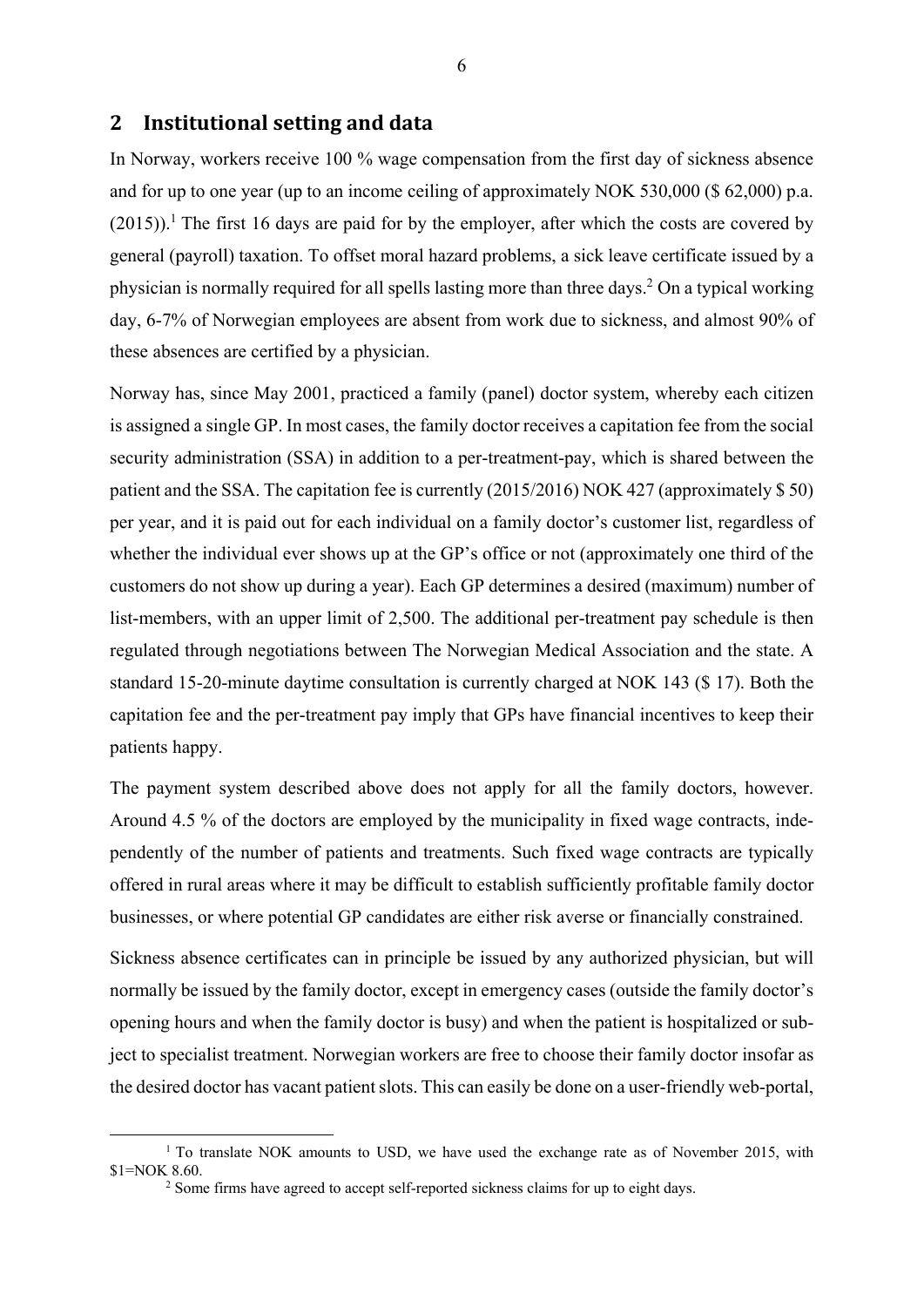but it is not possible to change family doctor more than two times per year. When a GP has reached the desired patient ceiling, it is in principle no longer possible to choose that doctor, although there are some exemptions from this rule. Persons who do not make an active choice are assigned a "default" GP, based on their residential address.

The number of authorized family doctor positions allocated to each municipality is regulated by the Norwegian Directorate of Health. Hence, the family doctor market is not characterized by free entry, and the degree of competition is limited. As we show below, a consequence of this system is that the majority of family doctors are normally subjected to excess demand, implying that vacant patient slots are filled immediately.

The data we use in the present paper are collected from Norwegian administrative registers. They cover all workers and physicians in Norway during the period from January 2002 through December 2010, with individual level (encrypted) monthly data on person-GP-linkages. For each worker, we have monthly information on physician-certified absence, as well as on gender, age, and place of residence. For each GP, we have information on gender and age, the actual and desired number of patients, and their type of remuneration. The latter is an indicator variable denoting whether the physician is running his/her own business (denoted variable wage) or is employed by the municipality in a fixed wage contract (denoted fixed wage).

Using these data, we construct for each employee, a monthly variable indicating the number of physician-certified absence days, adjusted for grading.<sup>3</sup> In addition, we construct for all persons aged 18-62, a monthly indicator giving the (encrypted) identity of the chosen panel doctor.

#### **3 Identifying and estimating GP leniency**

We assume that for each GP and for each point in time, there exists a latent variable characterizing the degree of gatekeeper leniency; i.e., the readiness to certify the use of public funds in cases where there is scope for subjective judgment. Systematic differences in leniency may reflect genuine differences in the assessment of what are the "right" certification decisions (from a purely medical or from a social cost-benefit point of view), as well as differences in the willingness to deviate from these right decisions in order to satisfy the patients. The latter may (or may not) depend on the physician's competitive position, as reflected in the demand for

 $\frac{1}{3}$ <sup>3</sup> It is common to use graded absence certificates in Norway, implying that the worker is only partially absent from the workplace, see Markussen *et al.* (2012) for details. If, for example, a worker has a 50% absence spell for 10 days, we count this as 5 days of absence.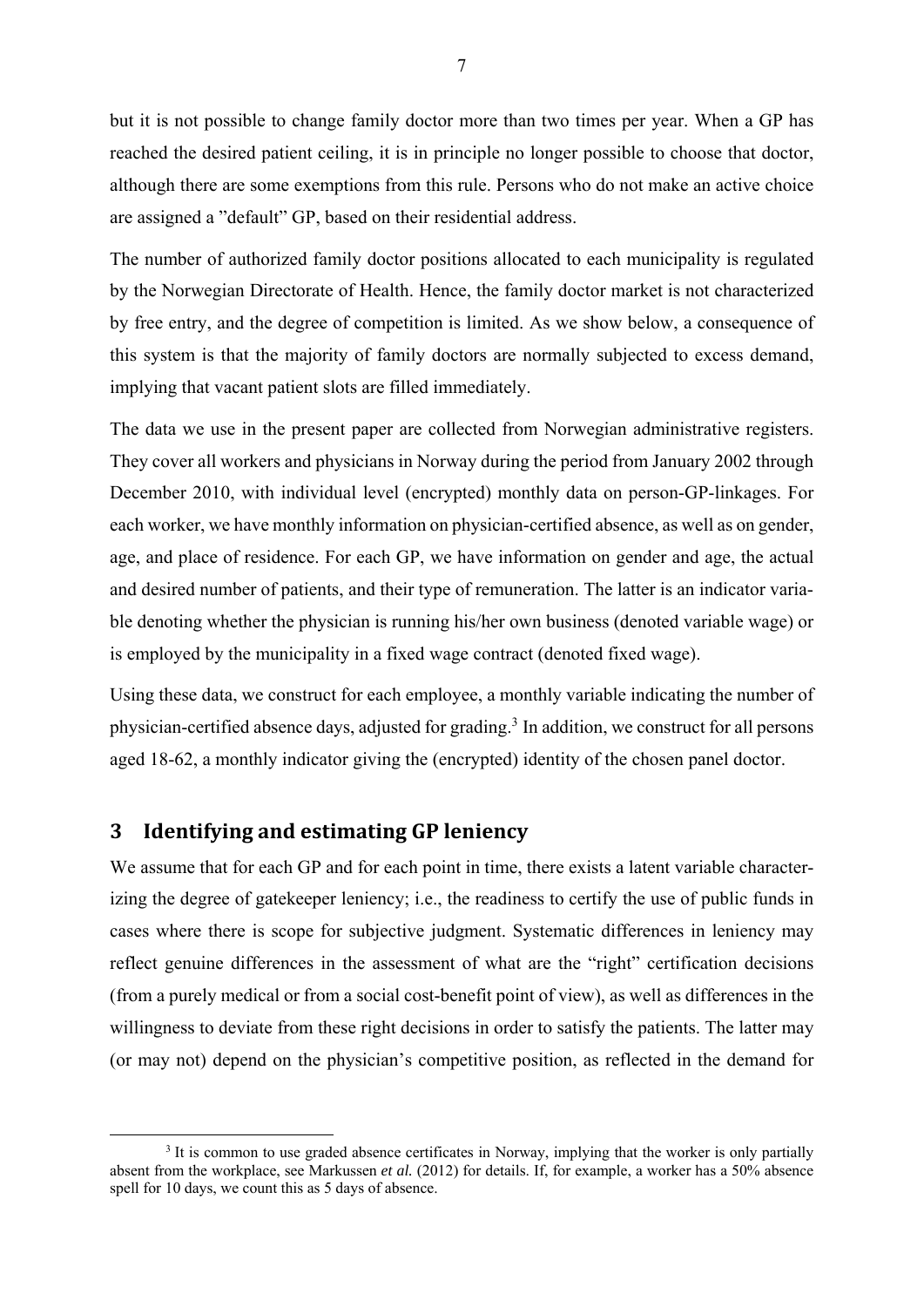his/her services.<sup>4</sup> In this paper, leniency is identified solely on the basis of sick pay certification. We compute a monthly GP leniency indicator based on the overall certification of sick pay days for his/her employed registered customers, controlled for customer composition and calendar time. This implies that we attribute to the family physician all absences certified for his/her patients, even when they are certified by other doctors. The rationale behind this "intention to treat" strategy is that the family physician is likely to have an influence on patients' absence behavior well beyond his/her own issuing of absence certificates; e.g., through communication with colleagues at the medical center and through his/her referral practice. Moreover, the number of absence certificates issued in the family doctor's own name is heavily influenced by opening hours. Many GPs combine the family doctor business with work at hospitals or elderly care institutions 1-2 days a week or run part-time businesses for other reasons, and by attributing all absence certificates to a worker's family doctor we ensure that variations in availability are not falsely interpreted as variations in gatekeeping leniency.

| Workers                                                                                                                             |           |
|-------------------------------------------------------------------------------------------------------------------------------------|-----------|
| Number of workers                                                                                                                   | 2,480,466 |
| Number of monthly worker observations                                                                                               | 63.95     |
| Average monthly number of prescribed absence days                                                                                   | 1.79      |
| Percent with positive number                                                                                                        | 9.04      |
| Average number conditional on positive                                                                                              | 19.81     |
| Physicians                                                                                                                          |           |
| Number of physicians                                                                                                                | 6,782     |
| Average number of months in practice during our data window                                                                         | 62.5      |
| Worker-physician relationships                                                                                                      |           |
| Average GP turnover (percent of workers shifting GP during a month)                                                                 | 1.06      |
| Average patient list worker turnover (percent of employed list members that were<br>not employed or list-members in previous month) | 3.72      |

Table 1. Workers and GPs in Norway. January 2002 - December 2010

For each family physician in Norway, we estimate the degree of gatekeeper leniency – month by month – on the basis of the employed list-members' sick-leave certificates. To account for

 $\frac{1}{4}$  While we focus on the influence of self-interest here, there are also other reasons why physicians deviate from a principal's understanding of the appropriate gatekeeping practices. Many physicians view themselves as advocates of their patients; see, e.g., Schwartz (2002). The World Medical Association's Code of Medical Ethics, states that "a physician shall owe his/her patients complete loyalty and all the scientific resources available to him/her" (World Medical Association, 2006), and the Charter of Medical Professionalism states patient welfare as the first fundamental principle: "Market forces, social pressures, and administrative exigencies musts not compromise this principle" (Medical Professionalism Project, 2002, p. 244).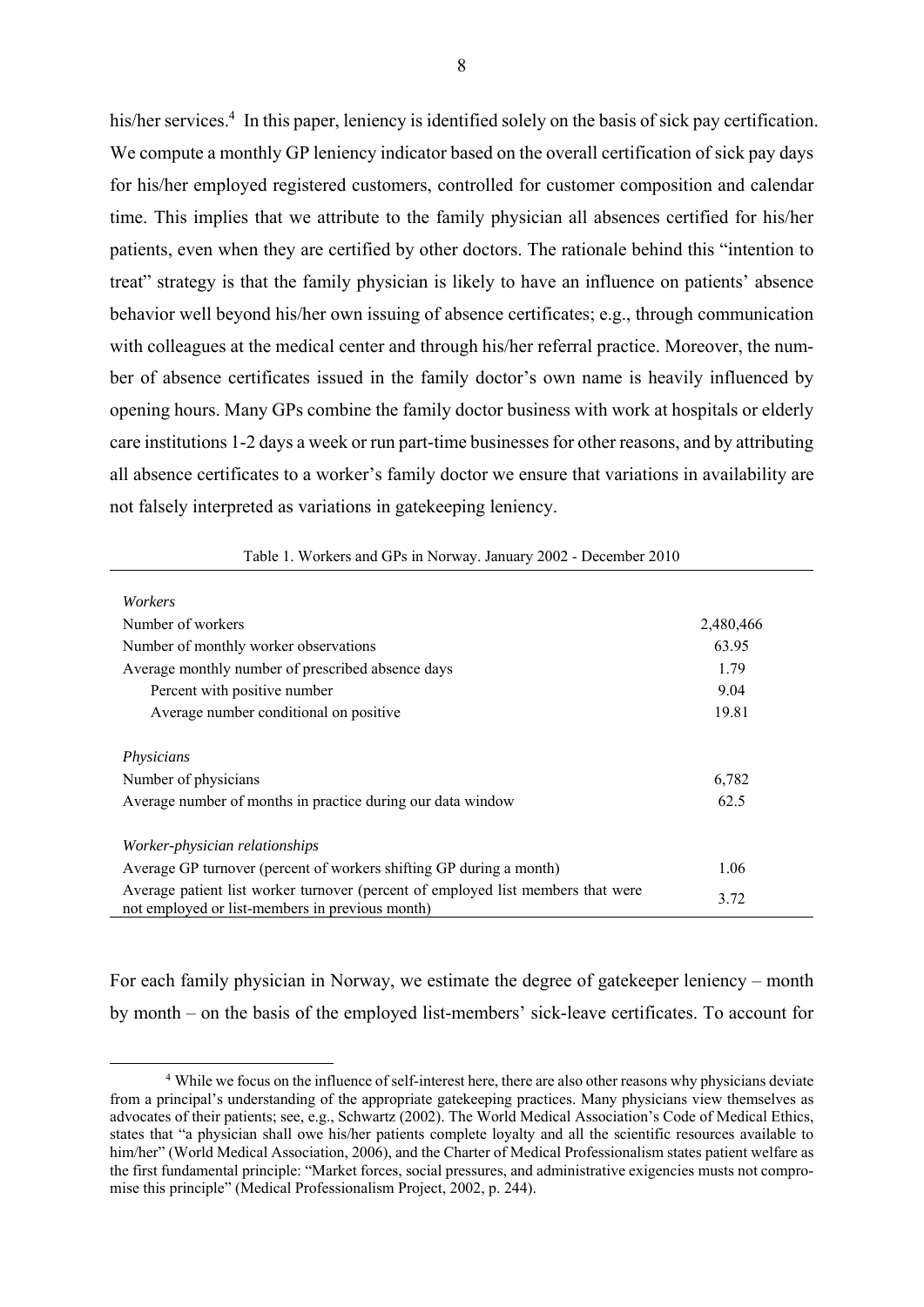patient list composition, we control for worker fixed effects as well as worker age (the latter on an annual basis). The exercise is based on a total number of 2.5 million workers over a period of nine years, yielding as much as 158 million monthly observations divided between around 6,800 physicians; see descriptive statistics in Table 1.5

Let  $y_i$  be the number of grade-adjusted sick pay days prescribed for worker *i* in calendar month *t*. 6 We set up the following regression equation:

$$
y_{ii} = \alpha_i + \delta_a + \mu_{ji}^* + e_{ii} \tag{1}
$$

where  $\alpha_i$  is a worker fixed effect,  $\delta_a$  is an age fixed effect,  $\mu_i^*$  is a physician-by-month fixed effect, and  $e_i$  is a residual. We may think of the worker fixed effects as representing the *demand* for sick-leave certificates, whereas the physician-by-month fixed effects represent the *supply.* It may appear a bit optimistic to seek identification of both 2.4 million worker fixed effects and almost 43,000 physician-by-month fixed effects. However, as shown Table 1, there are considerable movements of workers between physicians, making such identification feasible. Every month, approximately 1 % of the workers shift family doctor, and for each physician the monthly turnover rate of employed patients (i.e., patients used to identify their sick leave certification practice) is close to 4 %.

We estimate Equation (1) with a least squares algorithm developed by Gaure (2013) and take out the resultant  $\hat{\mu}_i^*$ . As an indicator for physician *j*'s degree of gatekeeper leniency in month *t*, we then define

$$
\hat{\mu}_{jt} = \hat{\mu}_{jt}^* - \sum_j \omega_{jt} \hat{\mu}_{jt}^*, \qquad (2)
$$

where  $\omega_{jt}$  *is* the fraction of workers affiliated to physician *j* in month *t*. This implies that we interpret as a physician's leniency in month *t* his/her month *t* fixed effect's deviation from the

 $rac{1}{\sqrt{1-\frac{1}{5}}}$ <sup>5</sup> Note that the physician-identity used in this paper changes in the very rare cases where a physician moves his/her practice from one municipality to another. Note also that approximately 20 % of the 6,782 physicians used to estimate GP leniency are not "genuine" family doctors; i.e., we cannot identify a specific person connected to the practice. This happens, for example, when a patient list is operated by more than one physician and in cases where the regular GP has a temporary substitute. Although we are not going to use the estimated physician leniency indicators for these "non-GPs" later in this paper, we include them in the analysis here, since their customers help identifying the worker-fixed effects and thus indirectly the leniency of other physicians. 6

<sup>&</sup>lt;sup>6</sup> Note that this is not the same as the number of certified sick pay days in the same month, as we attribute all absence days to the month they were *certified*. As the typical length of a single certification period is around 2- 3 weeks (19 days on average), these periods will often stretch into the next month.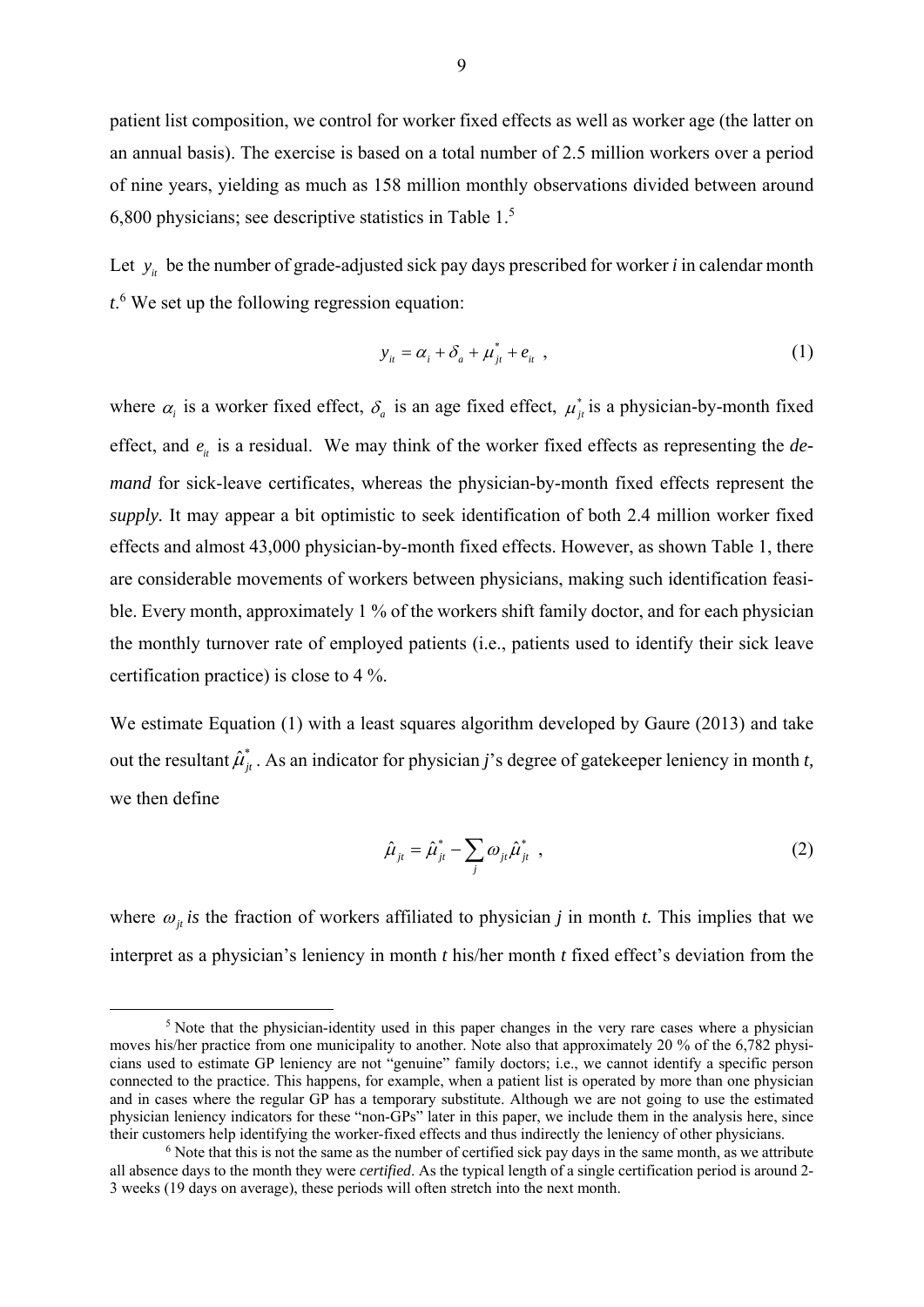contemporary weighted mean of physician fixed effects. Hence, we disregard any common time trends in physician leniency. The reason for this is that we cannot separately identify common time trends in physician leniency from other time developments, related to, e.g., the population's health or work norms and fluctuations in epidemics.

In practice, we would expect most physicians to have a rather consistent practice style over time, implying that we could have estimated a fixed leniency indicator  $\hat{\mu}_i$  rather the time-varying indicators  $\hat{\mu}_{it}$ . There is obviously a lot of stochastic noise entering into our monthly indicators, and the monthly jumps tend to be implausibly large. Indeed, decomposing the overall variation in  $\hat{\mu}_{i}$  into its between- and within-physician components, we find that the betweenphysician component accounts for only approximately 38 % of the variance. As we return to in the next sections, there are two reasons why we have chosen to estimate the apparently noisy separate monthly indicators. The first is that it makes it possible to ensure that persons who are in the position of choosing a new panel doctor have not themselves contributed to the computation of the same doctor's leniency reputation. And the second reason is that we intend to examine the mechanisms that cause GPs to change their degree of gatekeeper leniency.

To illustrate the overall difference in gatekeeper leniency between GPs, Figure 1, panel (a), presents the distribution of the time-averaged leniency indicators for each physician (weighted by the overall number customer-months). It shows that as we move from the strictest to the most lenient family doctor, the expected number of prescribed absence days during a month increases by around 2, ceteris paribus. Given that the average number of prescribed absence days is around 1.8 (see Table 1), this is a considerable degree of variation.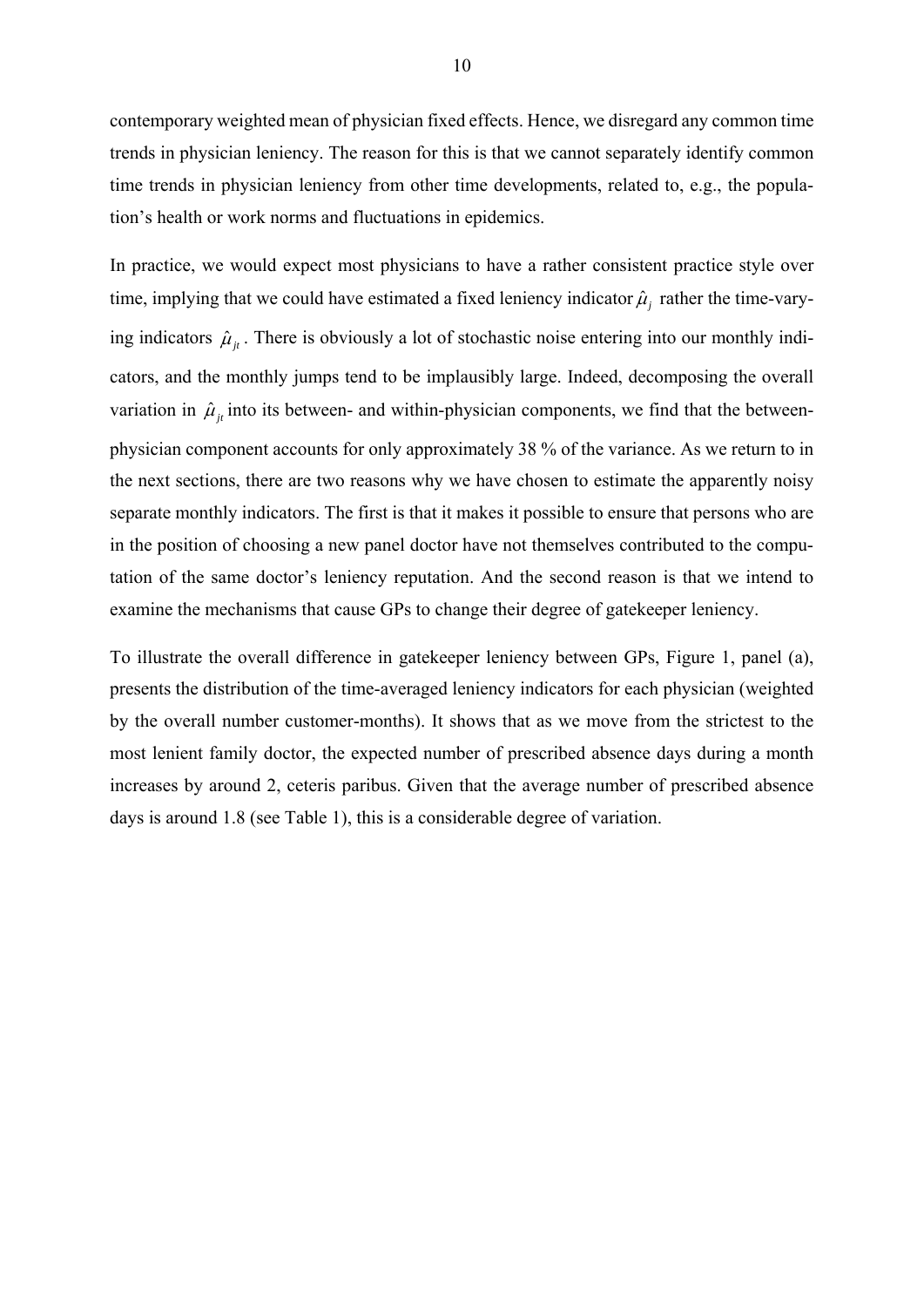

Figure 1. The distribution of time-averaged leniency indicators for the physicians in Norway. Note: The distribution function in panel (a) is based on the weighted distribution of the time-averaged leniency indicators (with number of employed customers used as weights). The density plots in panel (b) are based on the same weighted averages, with the exception that physicians who shift between variable and fixed wage contracts during the data period are treated as two different physicians.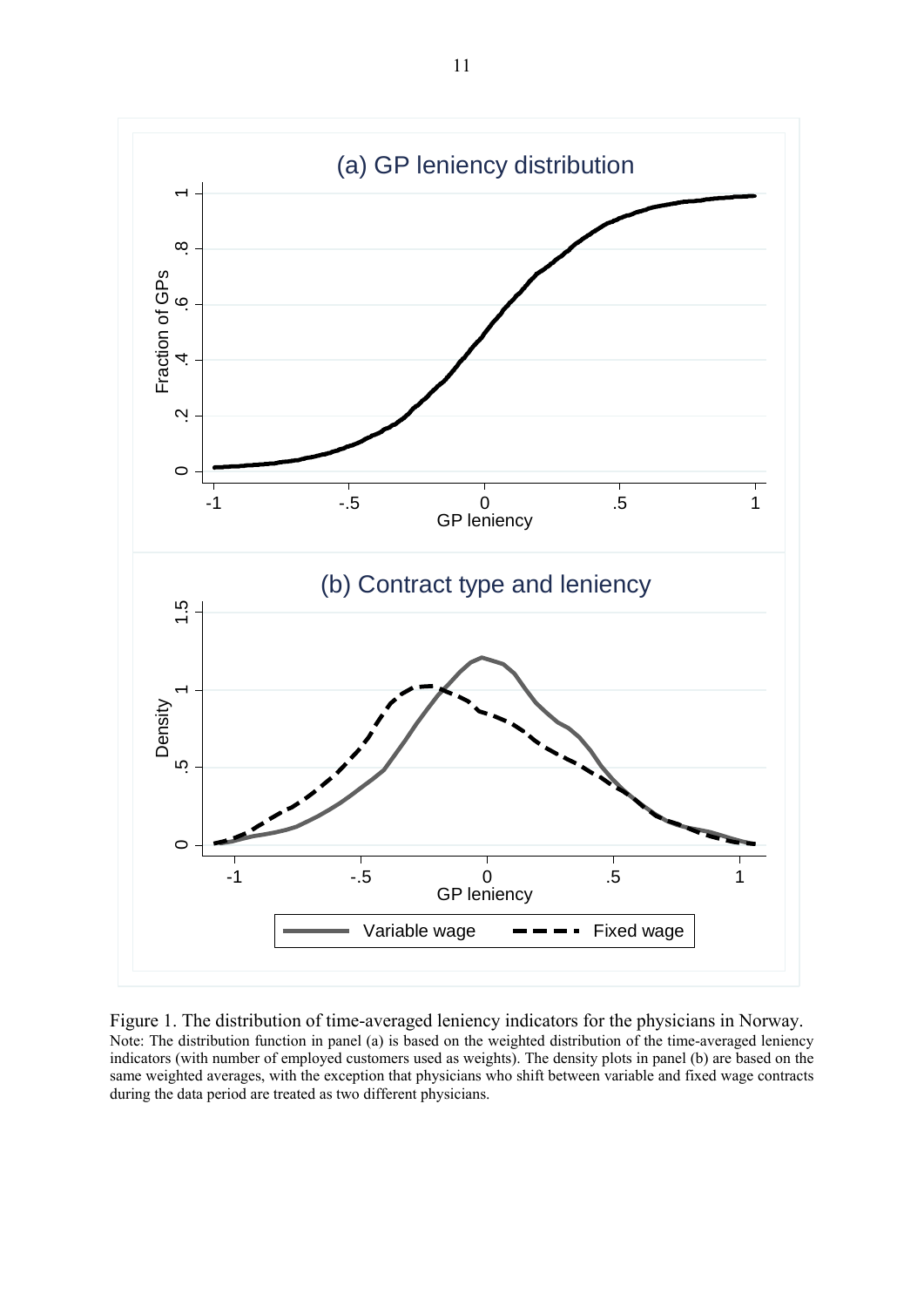As described in the previous section, whereas most of the family doctors in Norway run their own business, and hence have earnings that depend on the number of customers and consultations/treatments, approximately 4.5 % of the family doctors are on fixed wage contracts. To illustrate the possible consequences that private incentives may have for the physicians' gatekeeping behaviors, Figure 1, panel (b), presents density plots for the estimated monthly leniency indicator separately for fixed wage physicians and physicians running their own business (hereafter referred to as variable wage physicians). Although there is a considerable variation in estimated gatekeeping practices within each of these groups, it seems evident that variable wage physicians tend to be a bit more lenient. The (unweighted) difference in average leniency between the two physician groups is 0.12, suggesting that variable wage physicians certify 0.12 (7 %) more absence days per month than fixed wage physicians do, ceteris paribus.

#### **4 The patients' choice of GP**

In this section, we examine the degree to which patients take gatekeeper leniency into account when they choose their family doctor? Since GP leniency is intrinsically a latent characteristic, patients must obviously choose GP with imperfect information about their gatekeeping-practices. It seems probable, though, that local rumors exist regarding physicians' practice styles, which at least to some degree mirror their true leniency.<sup>7</sup> We will assume adaptive behavior in the formation of a GP's leniency reputation. More specifically, in a baseline model we assume that the local reputation corresponds to the observed degree of sick pay-prescription (adjusted for patient composition) as computed in the previous section, but averaged over the past 12 months. In separate robustness analyses below, we instead assume that reputations are based on the GPs' behaviors over the past 6 or 18 months.

The analysis in this section will be conditioned on a physician shift taking place; i.e., situations where a patient chooses a (for him/her) new GP. This implies that we do not attempt to model the reason(s) why the old panel doctor is deselected in the first place, only the choice of the new one, given that this actually happens. We also require that the "old" GP was retained for at least 12 months (6/18 in the robustness analyses), and that the shift is not a part of "mass-shift" where

 $\begin{array}{c|c}\n\hline\n\end{array}$  $\frac{7}{1}$  There is now a web-portal (www.legelisten.no) designed to help citizens choose family doctor, where customers share their views and experiences with named physicians, often with a focus on their gatekeeping practices. This portal did not exist in our data period (it was established in 2012), but similar (local) discussion groups were probably common. Note that since the data used in the present paper are encrypted (due to privacy protection considerations), we are not able to compare our estimated leniency indicators to (later) customer views expressed at the web-portal.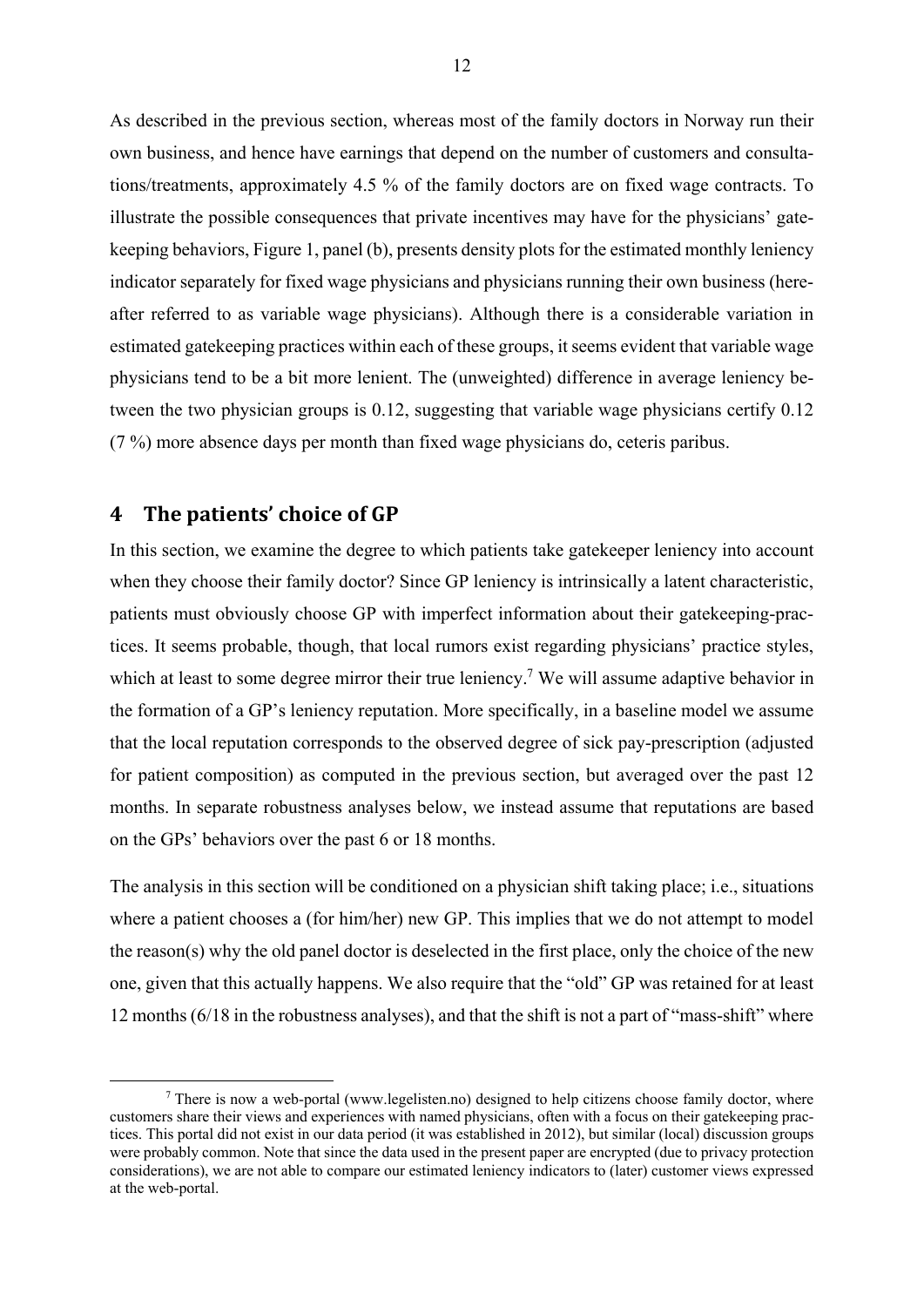a whole (or a large fraction of) a list is transferred to another physician (this typically happens when a GP retires or for other reason terminates the practice).<sup>8</sup> This way, we zoom in on situations where we know that *active* GP choices are to be made, and we avoid by construction the potential problem that the persons making these choices have themselves contributed with data used to estimate the degree of leniency for any of the GPs in their presumed choice set.

For each of these shifts we try to identify the patient's choice set, i.e., the set of GPs that made up the menu of feasible choices. To do this, we first record for each worker the correct local area of residence.<sup>9</sup> We then identify the set of potential GP choices by assuming that all physicians who have at least 10 other patients from the same local area belong to the choice set. In separate robustness analyses, we instead use thresholds of 5 or 50 patients to identify the choice set.

One common reason for changing family doctor is relocation to a new local area. Since we have data on residential local area on an annual basis only, we are in some cases not able to identify with certainty the correct GP choice set. In these cases we construct choice sets corresponding to both the previous and the new address, and we then include in the analysis the choice set in which we see that a GP was actually selected (if the selected GP enters both or none of the choice sets, we drop the observation).

In total, we identify around 671,000 active choice situations satisfying our requirements. However, there are several cases where workers choose GPs that were not assumed by us to be part of their choice set (this can happen, for example, if they chose a GP close to where they work rather than close to where they live). After having dropped these choice situations from the analysis, we end up with 394,720 active GP choices that can be used in our statistical analysis. Table 2 gives an overview of the size distribution of the resultant choice sets. On average, a worker can choose between 74.5 different physicians, but the variation is large – from only two alternatives in some rural areas to as much as 321 in some big city districts.

 $\begin{array}{c|c}\n\hline\n\end{array}$ <sup>8</sup> If more than 10 customers make exactly the same shift at exactly the same time, we interpret them as resulting from a mass-shift, and drop them from the analysis. In practice, these mass-typically involve a much larger number of customers, and if we set the threshold to 50 instead of 10, we get almost exactly the same results as those reported here.

 $\frac{9}{9}$  In this exercise, we use "local areas" corresponding to the statistical tracts ("delområder"), drawn up by Statistics Norway; see Statistics Norway (1999) for details. They are designed to encompass neighborhoods that naturally interact, e.g., by sharing common service/shopping center facilities. There are 1,535 local areas in Norway, and a typical local area comprises around 3,100 inhabitants.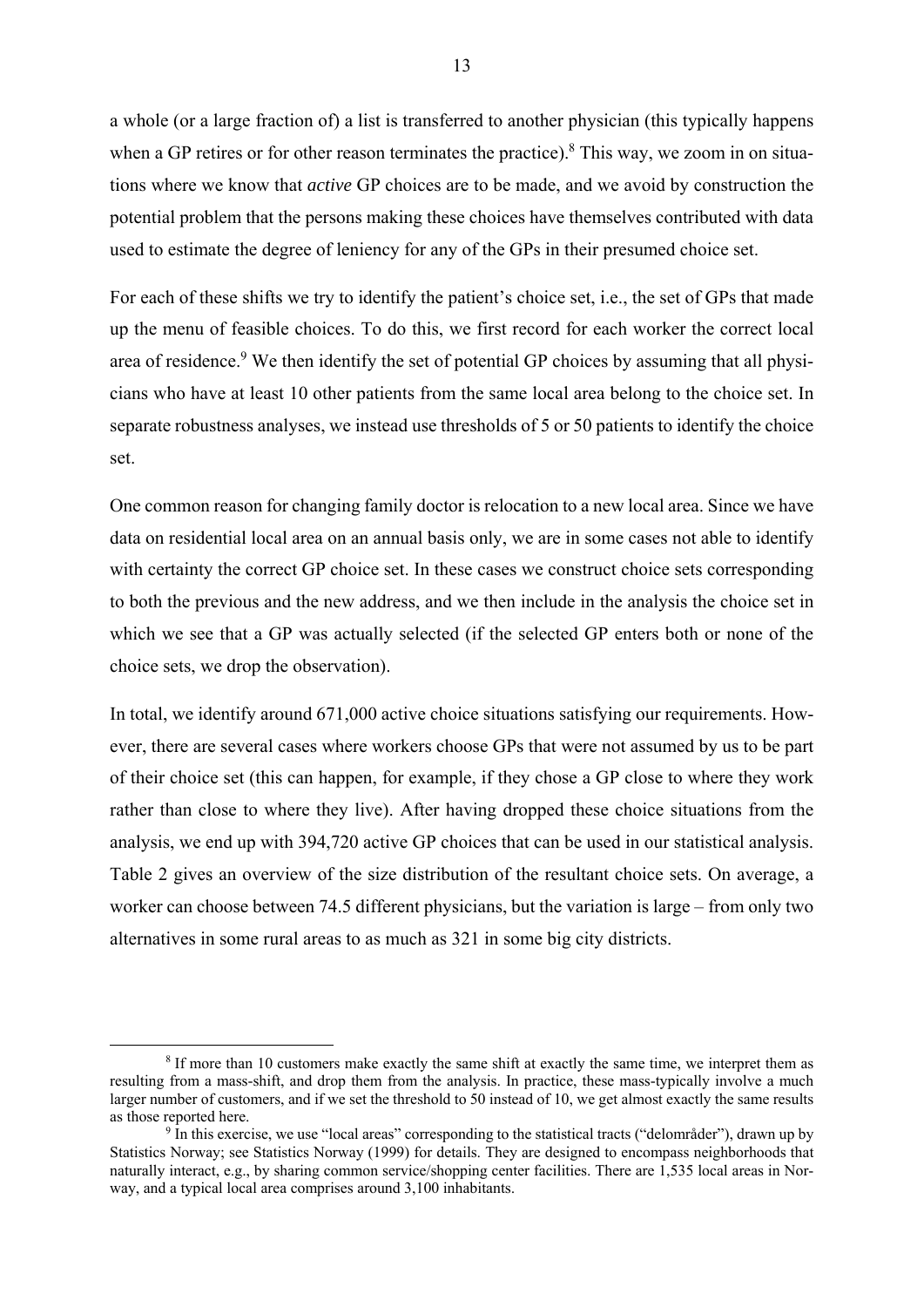| Total number of choice situations                           | 394,720 |  |  |
|-------------------------------------------------------------|---------|--|--|
| Average size of choice set (number of available physicians) | 74,5    |  |  |
| smallest                                                    | 2       |  |  |
| $10th$ percentile                                           | 9       |  |  |
| $25th$ percentile                                           | 20      |  |  |
| median                                                      | 44      |  |  |
| $75th$ percentile                                           | 118     |  |  |
| $90th$ percentile                                           | 172     |  |  |
| largest                                                     | 321     |  |  |

Table 2. Cases of active choices of family doctor in Norway. January 2003 - December 2009

Note: Compared to the data used in the previous section, the data window is cut by 12 months at each end. The first 12 months is lost due to our condition of at least 12 months attachment to the previous/deselected GP. The last 12 months is lost for the reason that we need "next year's" records to check for migration to a new local area in order to identify the correct GP choice set.

Based on these choice sets, we set up a model designed to explain actual GP choices. We do this on the basis of GP characteristics within the framework of a conditional logit model (McFadden, 1974), similar to the strategy used by Santos *et al.* (2016) to study the impacts of clinical quality on the choice of family doctors in England. We assume that worker *i's* utility associated with choosing a particular GP *j* can be expressed as

$$
U_{ij} = \mathbf{x}_{ij}\mathbf{\beta} + v_{ij},\tag{3}
$$

Where  $\mathbf{x}_i$  is a covariate vector that differs across the alternative physicians and  $v_i$  are unobservable taste components. Provided that we assume "independence of irrelevant alternatives" (IIA) – i.e., that the relative choice probabilities for any two alternative physicians depend only on the attributes of those two – the  $v_{ij}$  are independently distributed according to the type I extreme value distribution, and we can write the choice probabilities as

$$
P(d_i = j) = \frac{\exp(\mathbf{x}_{ij}\boldsymbol{\beta})}{\sum_{h \in J_i} \exp(\mathbf{x}_{ih}\boldsymbol{\beta})}.
$$
 (4)

where *di=j* if physician *j* was worker *i's* chosen alternative from his/her choice set *Ji*.

The explanatory variable of main interest is the physicians' reputations on gatekeeper leniency, as reflected in  $\hat{\mu}_{it}$  averaged over the past 12 months; i.e., for a GP choice made in month *t* we include as a reputation indicator for physician  $j \in J_i$  the variable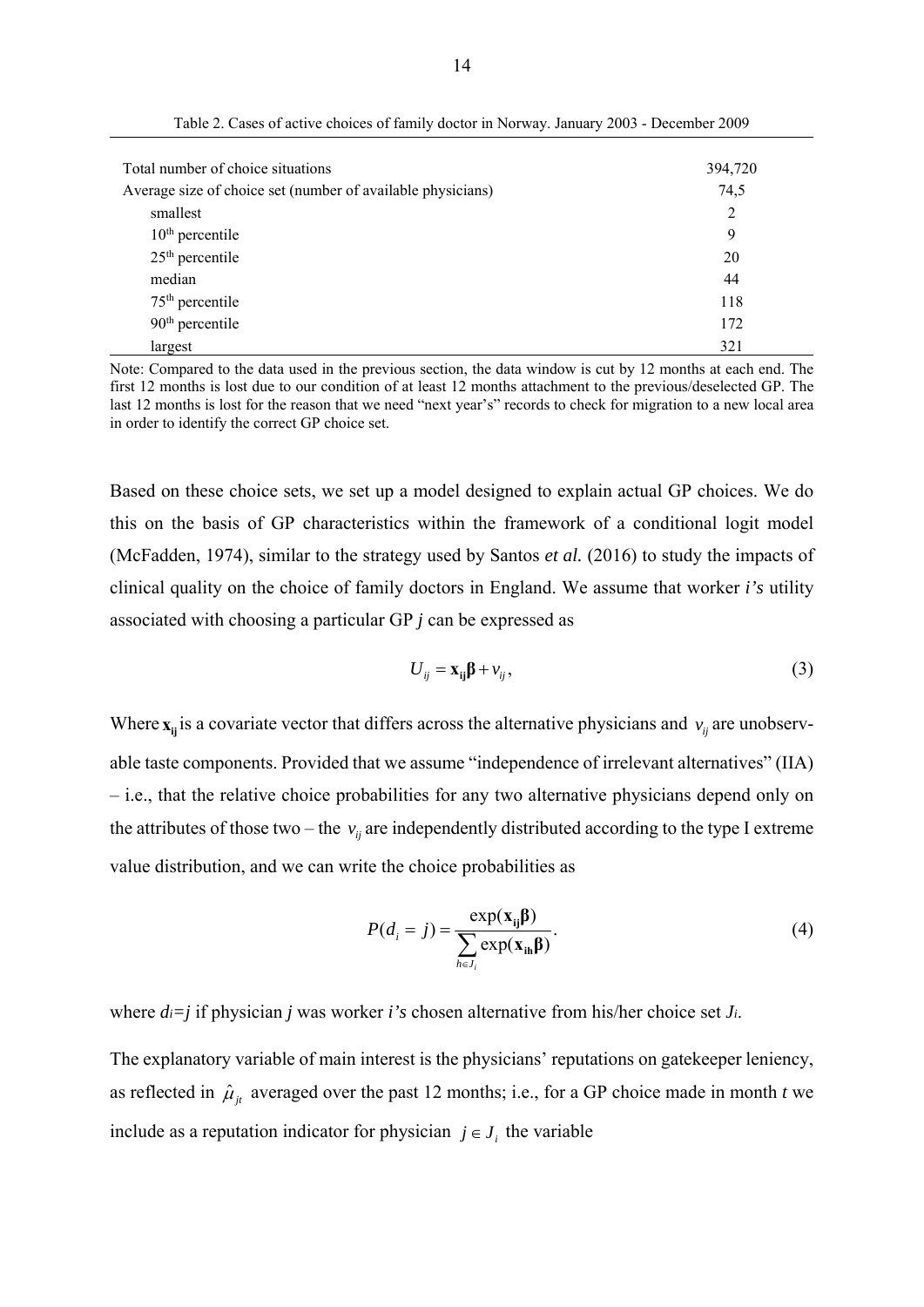$$
\hat{\mu}_{jt}^{S} = \frac{1}{S} \sum_{s=t-S}^{t-1} \hat{\mu}_{js} , \qquad (5)
$$

with *S*=12 and  $\hat{\mu}_i$  defined in Equation (2). In addition,  $\mathbf{x}_{ii}$  contains covariates describing the geographical distance between the worker's and the physician's locations, whether the GP offers an emergency service or not, the GP's gender and age, and the existence of available patient slots at the start of the month.<sup>10</sup>

The estimation results are shown in Table 3, for the full dataset of all workers (column (1)) as well as for a range of sub-groups (columns (2)-(7)). As noted above, the IIA assumption implies that the relative choice probabilities for any two alternative physicians depend only on the attributes of those two physicians. Thus for any alternatives *j,k,* it follows from (4) that we have

$$
\frac{P(d_i = j)}{P(d_i = k)} = \frac{\exp(\mathbf{x}_{ij}\boldsymbol{\beta})}{\exp(\mathbf{x}_{ik}\boldsymbol{\beta})} = \exp[(\mathbf{x}_{ij} - \mathbf{x}_{ik})\boldsymbol{\beta}].
$$
 (6)

This implies that we can interpret the exponentiated coefficients as the estimated change in the relative choice probabilities associated with a marginal change in the corresponding variable. The coefficient estimate associated with the leniency variable  $\hat{\mu}^2_{j}$  of 0.13 in column (1) thus implies that when a physician's leniency reputation increases with one unit – implying one extra expected day of certified absence per month, ceteris paribus – the relative probability of being chosen over each of the competing GP alternatives increases by  $100 \times (exp(0.13) - 1) = 13.9 \%$ .

<sup>&</sup>lt;sup>10</sup> Since we only have precise geographical information on the location of workers' homes, we compute the distance-to-physician variables by assuming that each GP is located in the business center of the local area in which the largest number of his/her patients live. With the aid of geographical positioning data, we compute the distance between the worker's home and each physician's office. We then define two variables; one indicator variable for "walking distance" (less than 1,500 meters) and one scalar variable indicating the number of minutes it will take to drive by car.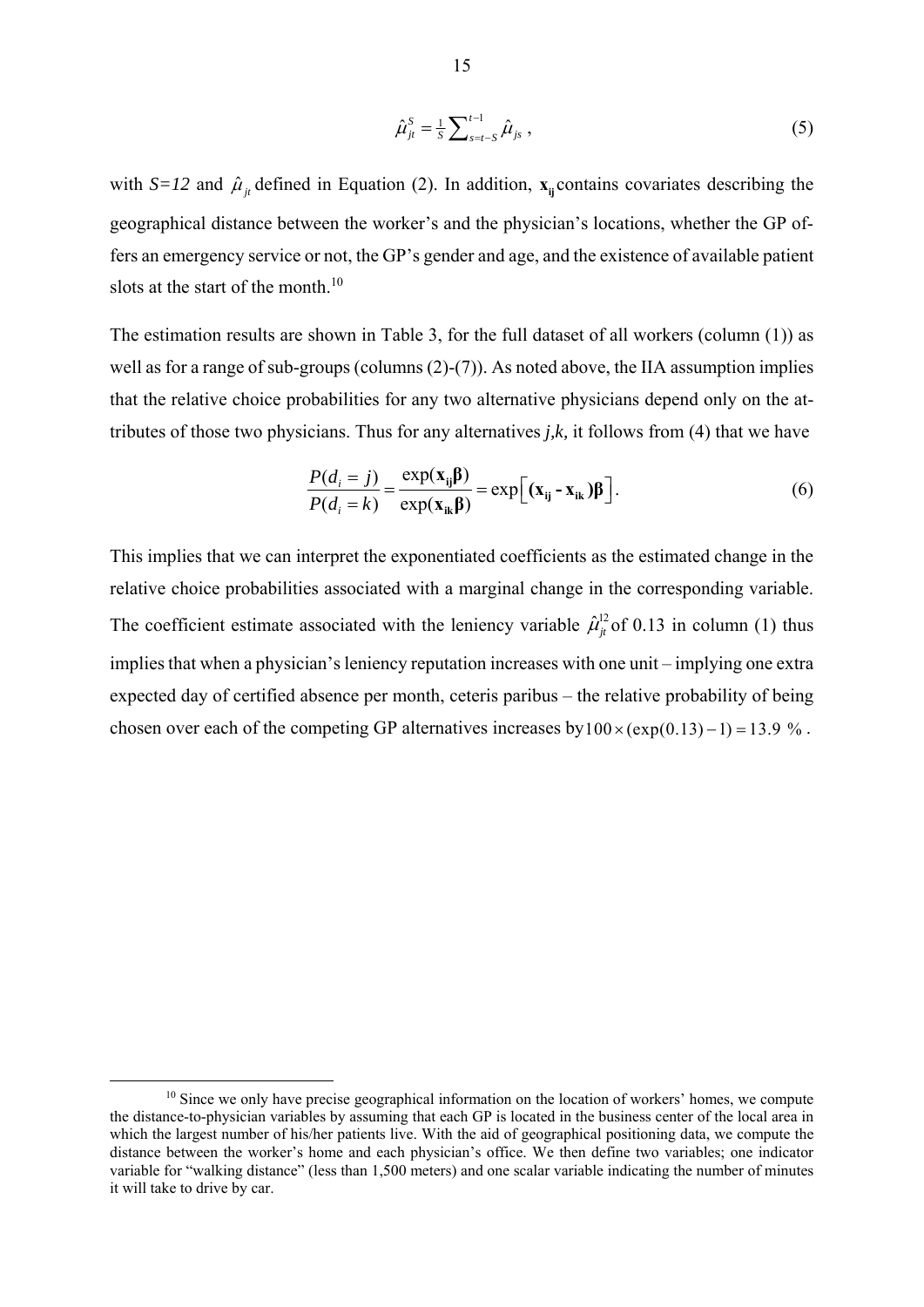|                                   | (1)                    | (2)                    | (3)                    | (4)         | (5)         | (6)                    | (7)                    |
|-----------------------------------|------------------------|------------------------|------------------------|-------------|-------------|------------------------|------------------------|
|                                   | All                    | Absent t-1             | Present t-1            | Women       | Men         | Age 18-44              | Age 45-66              |
| GP leniency                       | $0.134***$             | $0.285***$             | $0.100***$             | $0.136***$  | $0.130***$  | $0.117***$             | $0.197***$             |
|                                   | (0.004)                | (0.010)                | (0.0046)               | (0.006)     | (0.006)     | (0.005)                | (0.009)                |
| Walking distance                  | $0.581***$             | $0.527***$             | $0.587***$             | $0.565***$  | $0.595***$  | $0.580***$             | $0.548***$             |
|                                   | (0.006)                | (0.015)                | (0.007)                | (0.009)     | (0.009)     | (0.007)                | (0.015)                |
| Estimated driving time if not     | $-0.108***$            | $-0.099***$            | $-0.110***$            | $-0.103***$ | $-0.111***$ | $-0.110***$            | $-0.099***$            |
| walking distance (minutes)        | (0.000)                | (0.001)                | (0.001)                | (0.001)     | (0.001)     | (0.001)                | (0.001)                |
| Emergency service provided        | $0.013***$             | $0.035***$             | $0.009**$              | $0.031***$  | $-0.001$    | $0.017***$             | $0.021**$              |
|                                   | (0.004)                | (0.009)                | (0.004)                | (0.006)     | (0.005)     | (0.004)                | (0.009)                |
| Same sex GP                       | $0.664***$             | $0.556***$             | $0.691***$             | $0.532***$  | $0.737***$  | $0.669***$             | $0.652***$             |
|                                   | (0.004)                | (0.010)                | (0.004)                | (0.005)     | (0.006)     | (0.004)                | (0.009)                |
| Female GP                         | $-0.099***$<br>(0.004) | $-0.234***$<br>(0.010) | $-0.067***$<br>(0.005) |             |             | $-0.068***$<br>(0.005) | $-0.220***$<br>(0.009) |
| GP age                            | $-0.017***$            | $-0.022***$            | $-0.016***$            | $-0.021***$ | $-0.014***$ | $-0.016***$            | $-0.022***$            |
|                                   | (0.000)                | (0.001)                | (0.000)                | (0.000)     | (0.000)     | (0.000)                | (0.001)                |
| GP younger                        | $0.014*$               | $-0.065***$            | $0.033***$             | $-0.005$    | $0.029***$  | $0.103***$             | $-0.034**$             |
|                                   | (0.008)                | (0.018)                | (0.009)                | (0.011)     | (0.011)     | (0.014)                | (0.014)                |
| GP older                          | $-0.139***$            | $-0.096***$            | $-0.149***$            | $-0.110***$ | $-0.166***$ | $-0.178***$            | $0.029**$              |
|                                   | (0.006)                | (0.015)                | (0.0069)               | (0.009)     | (0.009)     | (0.007)                | (0.014)                |
| Free capacity at start of month   | $0.985***$             | $1.018***$             | $0.978***$             | $0.884***$  | $1.078***$  | $1.005***$             | $0.900***$             |
|                                   | (0.004)                | (0.009)                | (0.004)                | (0.006)     | (0.005)     | (0.004)                | (0.0086)               |
| $N$ (#choices×size of choice set) | 29,742,433             | 5.280.516              | 24,461,917             | 14,048,568  | 15,693,865  | 24,611,473             | 5,130,960              |

Table 3. Workers' choice of new GP. Estimation results for baseline model (standard errors in parentheses)

Note: GP leniency is defined in Eq. (5). Walking distance is defined as less than 1,500 meters (0.9 miles). Estimated driving times are computed from "open street map". \*\*\*(\*\*)(\*) indicates statistical significance at the  $1(5)(10)$ % levels, respectively.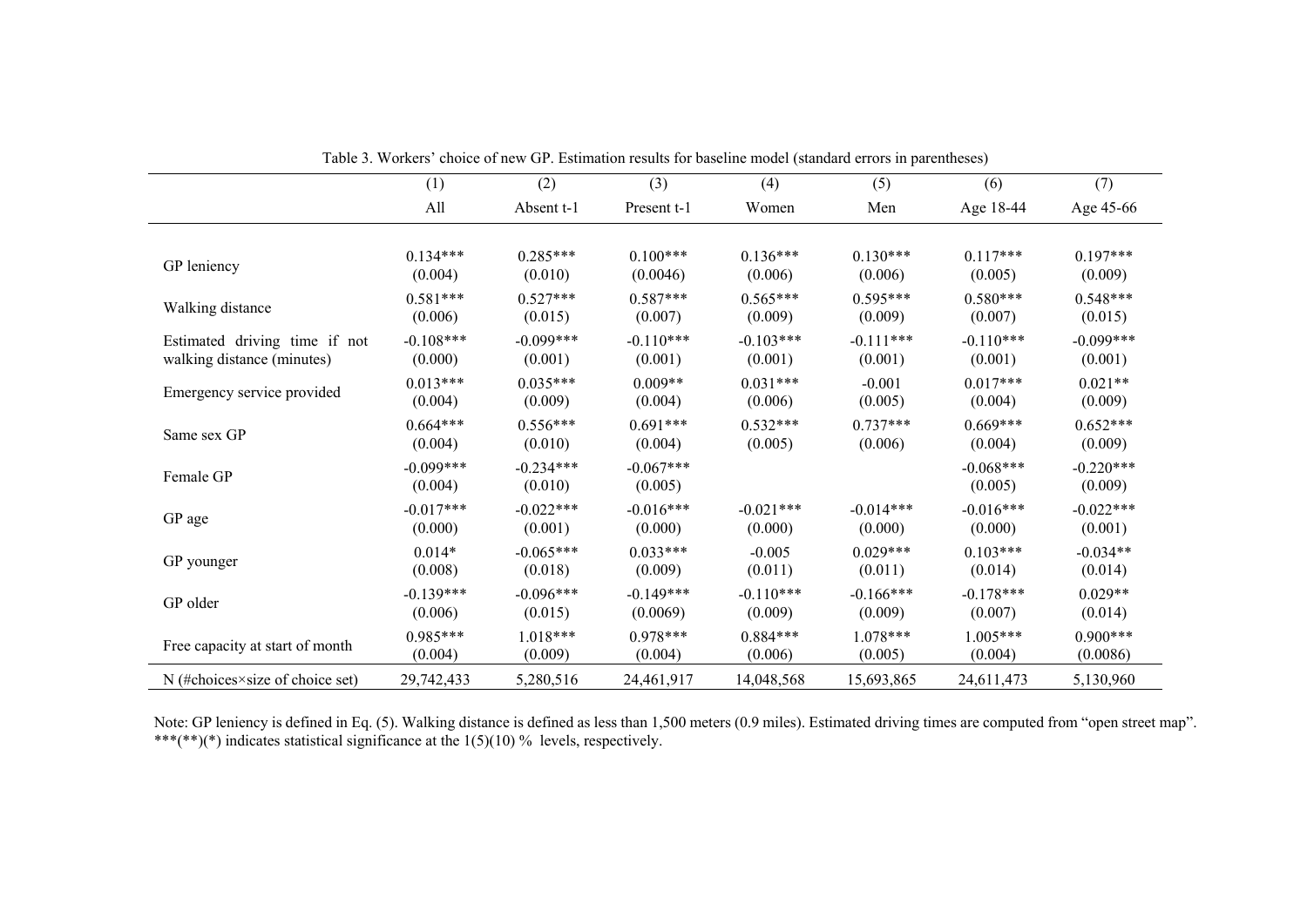|                                 | (1)                   | (2)<br>(3)            |                       | (4)         | (5)                   | (6)                   |  |
|---------------------------------|-----------------------|-----------------------|-----------------------|-------------|-----------------------|-----------------------|--|
|                                 | Baseline              | >4 patients           | >49 patients          | Vacant      | 6 months              | 18 months             |  |
| GP leniency                     | $0.134***$            | $0.136***$            | $0.086***$            | $0.190***$  | $0.147***$            | $0.121***$            |  |
|                                 | (0.004)               | (0.004)               | (0.005)               | (0.006)     | (0.003)               | (0.005)               |  |
| Walking distance                | $0.581***$            | $0.642***$            | $0.505***$            | $0.627***$  | $0.580***$            | $0.582***$            |  |
|                                 | (0.006)               | (0.006)               | (0.008)               | (0.008)     | (0.006)               | (0.007)               |  |
| Estimated driving time if not   | $-0.108***$           | $-0.118***$           | $-0.053***$           | $-0.109***$ | $-0.104***$           | $-0.110***$           |  |
| walking distance (minutes)      | (0.000)               | (0.000)               | (0.001)               | (0.001)     | (0.000)               | (0.001)               |  |
| Emergency service provided      | $0.013***$            | $-0.0050$             | $-0.003$              | $0.026***$  | $0.023***$            | $0.012***$            |  |
|                                 | (0.004)               | (0.0038)              | (0.005)               | (0.005)     | (0.004)               | (0.004)               |  |
| Same sex GP                     | $0.664***$            | $0.667***$            | $0.645***$            | $0.674***$  | $0.657***$            | $0.668***$            |  |
|                                 | (0.004)               | (0.004)               | (0.004)               | (0.005)     | (0.004)               | (0.004)               |  |
| Female GP                       | $-0.099***$           | $-0.093***$           | $-0.112***$           | $0.036***$  | $-0.069***$           | $-0.117***$           |  |
|                                 | (0.004)               | (0.004)               | (0.005)               | (0.006)     | (0.004)               | (0.005)               |  |
| GP age                          | $-0.017***$           | $-0.018***$           | $-0.016***$           | $-0.019***$ | $-0.020***$           | $-0.015***$           |  |
|                                 | (0.000)               | (0.000)               | (0.000)               | (0.000)     | (0.000)               | (0.000)               |  |
| GP younger                      | $0.014*$              | 0.008                 | $0.0342***$           | $-0.011$    | $0.019***$            | 0.012                 |  |
|                                 | (0.008)               | (0.008)               | (0.009)               | (0.010)     | (0.007)               | (0.009)               |  |
| GP older                        | $-0.139***$           | $-0.134***$           | $-0.149***$           | $-0.118***$ | $-0.147***$           | $-0.136***$           |  |
|                                 | (0.006)               | (0.006)               | (0.007)               | (0.008)     | (0.006)               | (0.007)               |  |
| Free capacity at start of month | $0.985***$<br>(0.004) | $0.979***$<br>(0.004) | $0.989***$<br>(0.004) |             | $1.038***$<br>(0.004) | $0.954***$<br>(0.004) |  |
| N (#choices×size of choice set) | 29,742,433            | 44,978,235            | 7,177,562             | 10,502,604  | 36,747,433            | 24,256,401            |  |

Table 4. Workers' choice of new GP. Robustness (standard errors in parentheses)

Note: Columns (2) and (3) are based on choice sets identified on the basis of at least 5 or 50 other individuals in the local area having selected the physician in question. Column (3) is based on at least 10 persons having selected the physician (as in the baseline model), but only with physicians with vacant capacity at the start of the month included. Columns (5) and (6) are based on alternative definitions of GP reputation, based on the last 6 or 18 months, respectively.

\*\*\*(\*\*)(\*) indicates statistical significance at the  $1(5)(10)$ % levels, respectively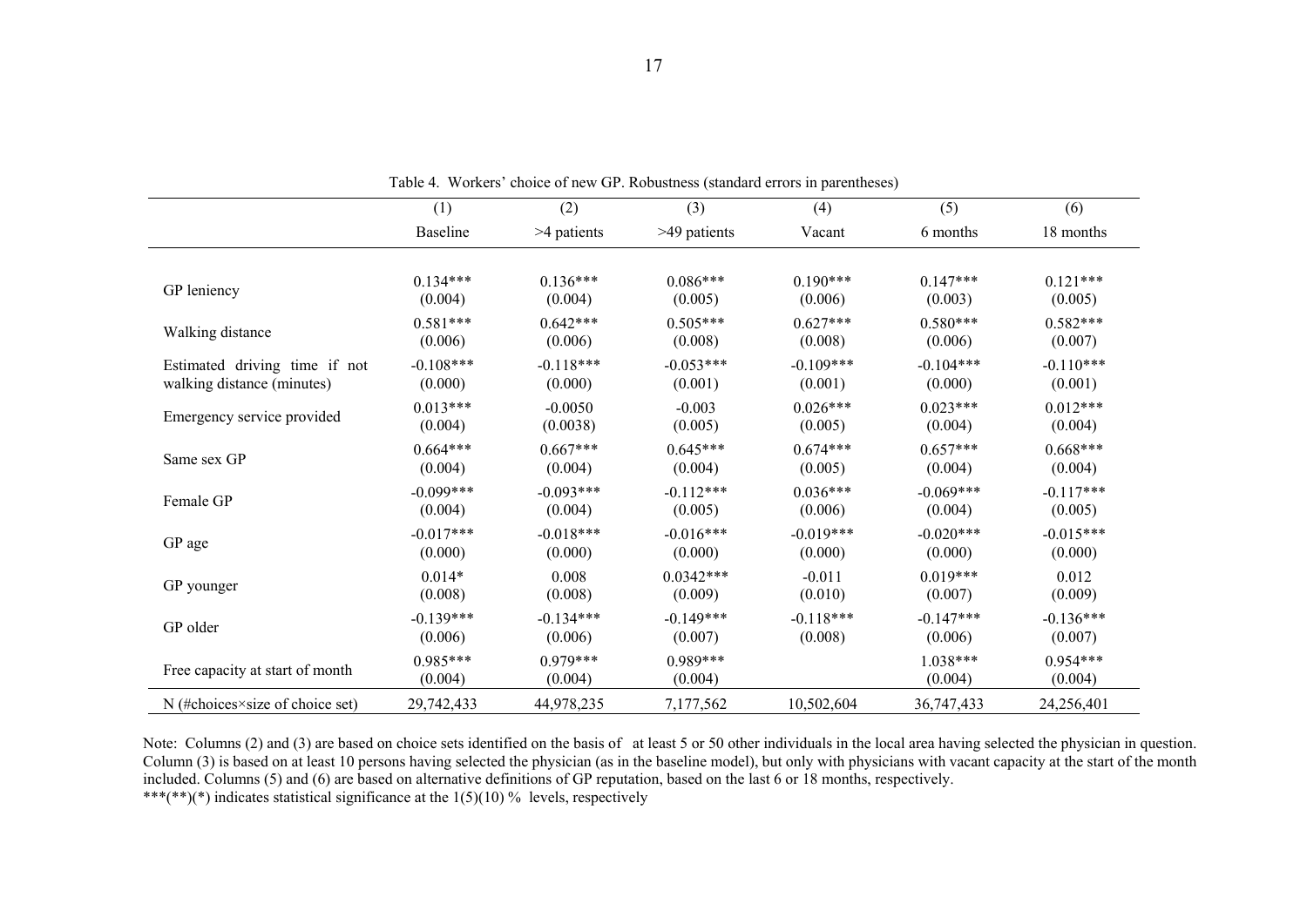To put the estimated effects of leniency reputation into perspective, we report in Table 3 also the estimated impacts of other physician characteristics. Geographical proximity to the worker is clearly of great importance; and being located within walking distance of the worker raises the relative choice probability considerably. For example, substituting walking distance for a 10 minutes' drive raises the relative choice probability by a factor of  $exp(0.58+10\times0.11)=5.37$ . Workers also appear to prefer doctors with emergency service. Apart from these GP practice characteristics, the results in column (1) show that workers care about the GP's gender and age. They prefer GPs of the same sex as themselves, yet with a bias toward male doctors. Workers also prefer GPs that are either of the same age as themselves or younger. Finally, the table shows that having vacant slots (free capacity) at the start of the month raises the relative probability of being chosen by a factor of around 2.7. In principle it is not possible to choose a doctor without vacant capacity (see Section 2); hence, it could be argued that GPs without vacant capacity should not belong to the choice set at all. However, due to the large patient turnover we frequently see that GPs are chosen during the course of a month despite having a full list at the start of the month. In a robustness exercise, we drop physicians without vacant capacity from the choice set.

It appears probable that workers who are on a sick-leave around the time of GP selection put more weight on a prospective family doctors leniency-reputation than workers who are not on sick-leave. Columns (2) and (3) report separate estimation results for workers with and without a sick-leave certificate issued in the month prior to the shift of GP. As expected, we find that the physicians' leniency reputations have much larger impacts on the choice of GP for currently (or recently) sick-listed workers.

It may also be of some interest to examine how the weight attached to GP leniency vary across demographic groups, and columns (4)-(7) report results for women and men and for young and old workers separately. The estimated effect of GP leniency is very similar across these groups, however, with the exception that older workers seem to put a bit more weight on GP leniency reputation than younger workers do.

While we do not see any specific challenges to identification of the models estimated above, we realize that the presented results build on a number of assumptions and definitional choices for which we have no clear evidence-based guidance. One may worry that these kinds of choices have been made on the basis of a data-mining exercise seeking to identify the most "publishable"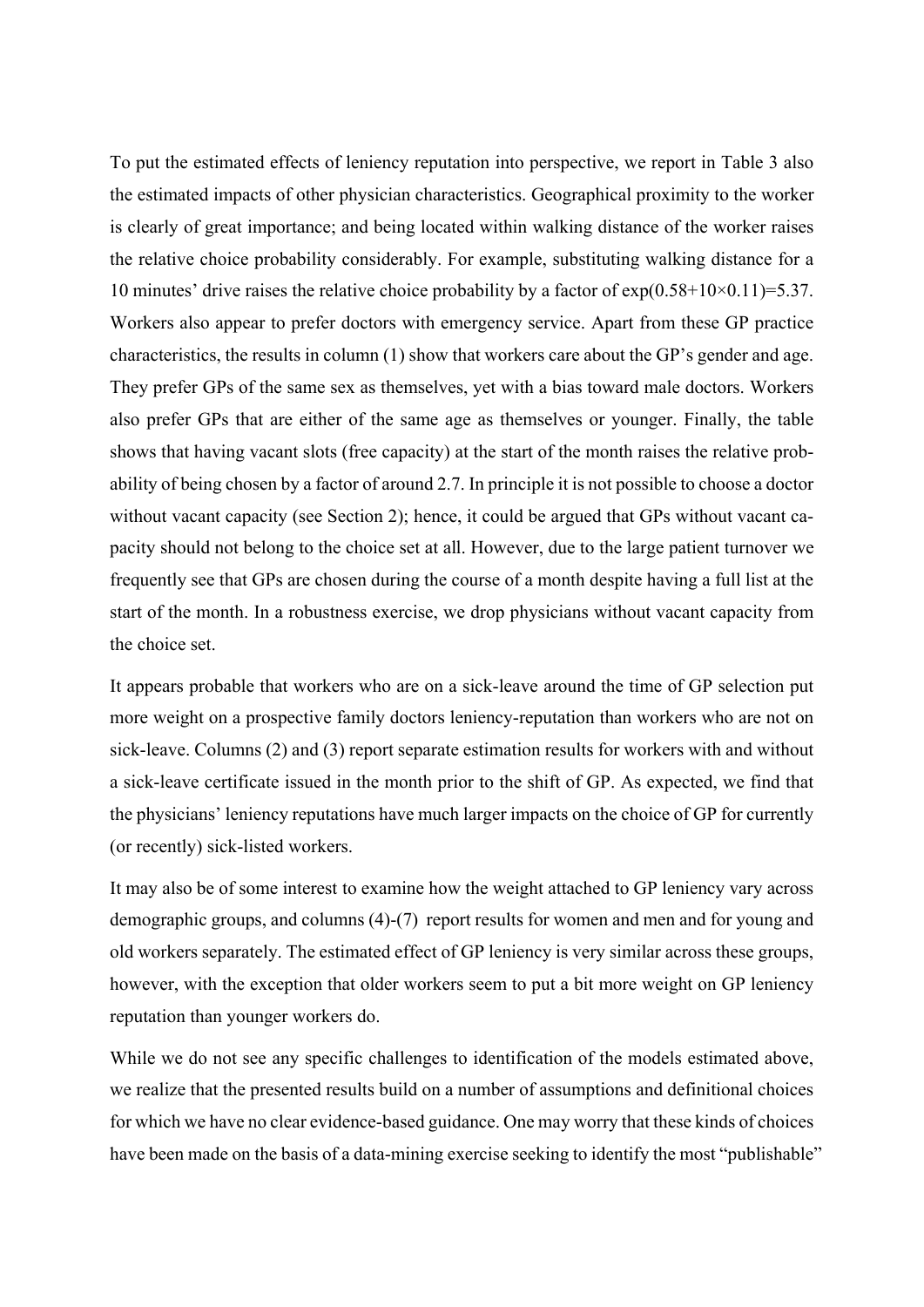results. To allay such concerns, we present in Table 4 some results based on alternative assumptions. Columns (2)-(4) show results based on alternative assumptions regarding the workers' choice sets. In column (2), we have assumed that all physicians that are chosen by at least five other individuals in a local area belong to a worker's choice set, instead of 10, as in the baseline model (recall that a local area on average consists of 3,100 inhabitants). This raises the average size of the choice sets from 74.5 in the baseline model to as much as 108.8. Yet the estimated coefficient on GP leniency remains unchanged. In column (3), we have instead restricted the choice sets to physicians chosen by more than 50 other individuals in the local area. This reduces the average size of the choice sets to 22.7 physicians. The estimated effect of GP leniency then becomes a bit smaller, although it is still highly significant. In column (4), we maintain the threshold of 10 customers in the local area, but remove from the choice set all physicians without vacant capacity at the start of the month. This reduces the average size of the choice set to 37.4 physicians. And the estimated effect of leniency becomes a bit larger than in the baseline model.

In columns (5) and (6), we present results based on alternative assumptions regarding the formation of GP reputation. In column (5), we have included only six months of past leniency indexes to compute average leniency; i.e., we have substituted  $\hat{\mu}_{j}^6$  for  $\hat{\mu}_{j}^{12}$ ; see Equation (5). This also implies that we raise the number of observations by as much as 20 %, since we in this model can reduce the conditioning period for having been affiliated to the same GP from 12 to 6 months. Yet, the estimated effect of GP leniency remains the same. In column (6), we instead include as much as 18 months of past leniency indexes to compute average leniency (using  $\hat{\mu}_{j}^{18}$ ), and consequently throw out around 20 % of the observations. Still, the estimated effect of GP leniency remains almost unchanged.

An additional concern could be that we have used a rather restrictive functional form assumption for the relationship between GP leniency and customer utility. There is of course no behavioral theory that can be called upon to justify a specific functional form in this case, and the linearity assumption must be viewed primarily as a choice motivated by convenience and interpretability. As an alternative, we have therefore estimated models where we have dummy-coded the GP-leniency indicator into 10 brackets. The result from this exercise is illustrated in Figure 2, where we have plotted the estimated coefficients for the models corresponding to columns (1)-(3) in Table 3; i.e., for all workers, for recently absent workers, and for recently present workers. For comparison, we also show the estimated linear relationships (from Table 3), and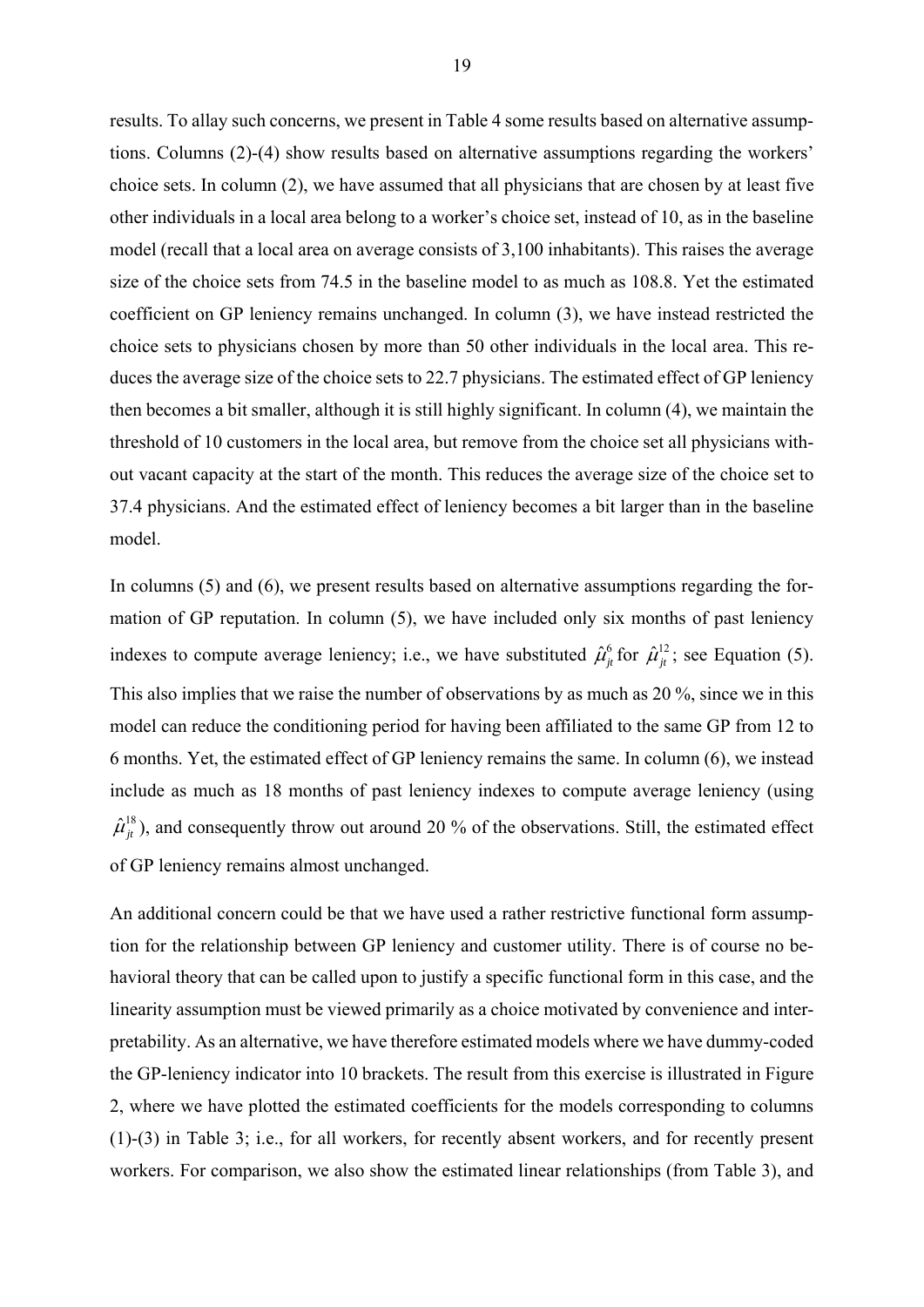to illustrate the origins of the linear slope estimates, we present the new dummy-based estimates with circles representing the numbers of GP-months that lie behind each estimate, as well as with 95 % confidence intervals. The estimates in Figure 2 suggest indeed that the association between worker utility and GP leniency is non-linear, and that, for most workers, the relationship is relatively flat in the central part of the GP leniency distribution. However, for all worker groups, there appears to be a negative utility associated with having a very strict GP. For recently/currently absent workers there also appears to be a considerable utility gain associated with having a very lenient GP; see panel (b). It is notable that for the latter group – which clearly constitutes the worker group for which GP leniency is likely to have some immediate consequences – the relationship appears to be highly monotone, and also not very far from the linearity assumption.



Figure 2 Non-linear estimates of the impacts of leniency

Note: The leniency indicator variables are defined such that each of the 10 bins on the horizontal axis have exactly the same length (0.2 days), except at the two ends where each category contains all leniency observations below the  $1<sup>st</sup>$  and above the 99<sup>th</sup> percentiles in the leniency distribution, respectively.

Our reading of these exercises is that our finding that workers put considerable emphasis on a GPs leniency reputation when choosing a new family doctor is robust with respect to modeling assumptions. The relationship is strongest in the tails – and particularly in the lower tail – of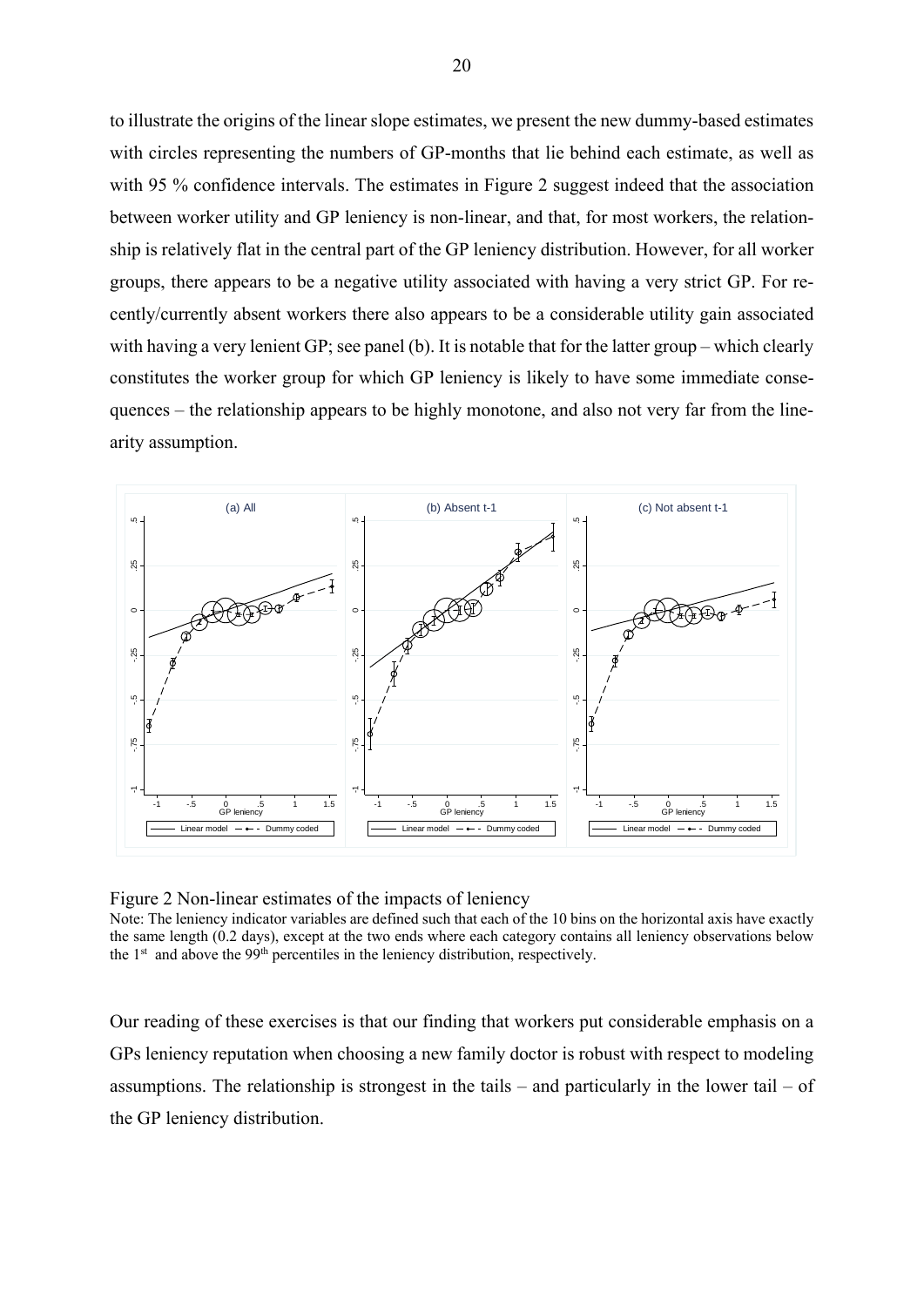#### **5 The GPs' choice of leniency**

Having established that workers do take the GPs' leniency reputation into account when selecting their family doctor, the next question is whether or not the physicians respond to the demand for lenient gatekeeping practices in order to attract customers? If they do, we would expect leniency to increase in response to patient shortage or increased GP market competition. We would also expect leniency to increase when physicians move from a fixed wage contract to running their own business.

As a first descriptive examination of the physicians' leniency-responsiveness, we take a closer look at the physician markets identified in the previous section, and check whether the average leniency indicators among variable wage physicians correlate systematically with the degree of local competition. In this descriptive exercise, we include all local areas with at least 200 inhabitants divided between at least 10 physicians who each have at least 10 customers from the local area. This gives us approximately 105,000 monthly local physician-market observations. Since it is not obvious how the degree of local competition between physicians should be measured, we compute for each local area and for each calendar month, a number of alternative competition indicators; i.e.:

- (a) The vacancy rate, defined as the number of vacant (unfilled) patient slots in the local area divided by the total number of registered (desired) patient slots. This is perhaps the most natural local competition indicator, as it summarizes the overall excess supply of patient slots. Note that in some cases, the vacancy rate is slightly negative, as it is possible for physicians to be temporarily overbooked.
- (b) The number of vacant patient slots in the local area. This measure also summarizes overall excess supply, but in absolute numbers instead of relative to total supply as in (a).
- (c) The number of GPs in the local area with at least one vacant patient slot (available physicians). This is the best indicator for the actual choice opportunities available to workers searching for a new GP.
- (d) The number of physicians operating in the local area divided by the number of inhabitants. This is the standard measure of physician density.

21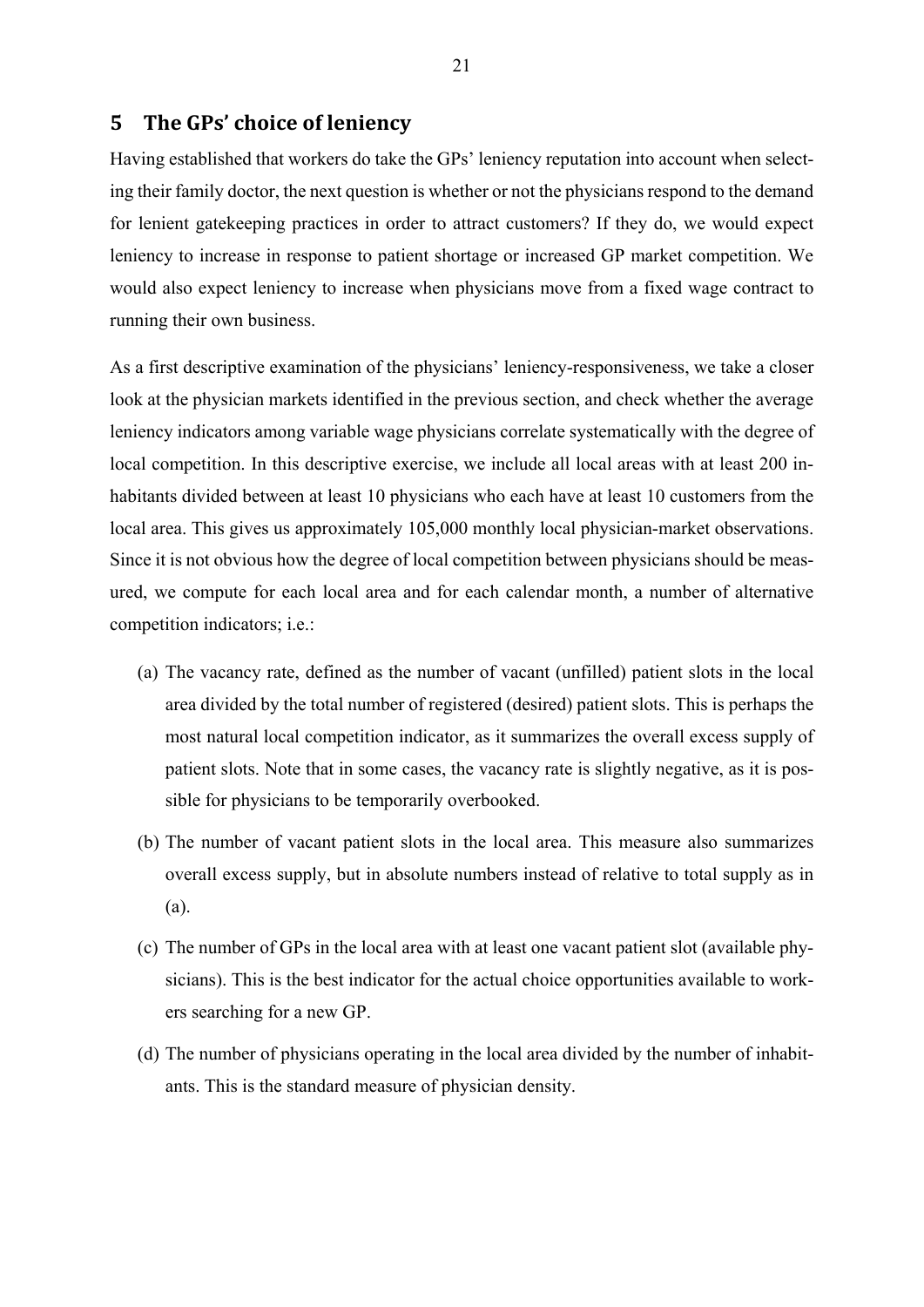- (e) Patient turnover, defined as the fraction of patients in the local area who shifted family doctor last month. This measure captures the current tendency for patients in the local area to shift family doctor.
- (f) The fraction of physicians with fixed wage contracts. In contrast to the other competition indicators, a higher fraction of fixed wage physicians indicate *less* competition, both because fixed wage contracts tend to be offered precisely *because* the GP coverage is considered too low and because fixed wage physicians do not have the same incentives to compete for patients.

Figure 3 illustrates in separate panels (a)-(f) how each of these competition indicators correlates with average estimated leniency among the local areas' variable wage physicians. For ease of exposition, we have divided the local market observations into percentiles (with approximately 1,000 market observations behind each data point). To illustrate the considerable size-differences between the local markets, we have let the sizes of the dots vary proportionally to the total number of inhabitants in the local markets included in each percentile. Finally, we have added linear bivariate regression lines, based on the size-weighted percentiles.

It is clear from Figure 3 that, regardless of the chosen competition indicator, we consistently uncover a conspicuous and robust positive relationship between the degree of local competition and average estimated physician leniency.

If the largely cross-sectional correlation patterns in Figure 3 have a causal interpretation, we would expect to find them also in a longitudinal setting; i.e., we would expect each physician's gatekeeper leniency to change in response to changes in the local competitive environment and own patient shortage. To investigate this further, we examine in more detail the individual physicians' responses to changes in their competitive situation. The data we use for this purpose is described in Table 5. They consist of panel data for 5,340 family physicians, on average observed for 71 months during our estimation period. On average, a physician is 56 customers short; i.e., he/she has 56 fewer persons on the customer-list than desired, corresponding to an average vacancy rate of 5.3 %. However, the vacancies are far from equally distributed, and in as much as 55 % of the physician-month observations, the list is full (zero vacancies).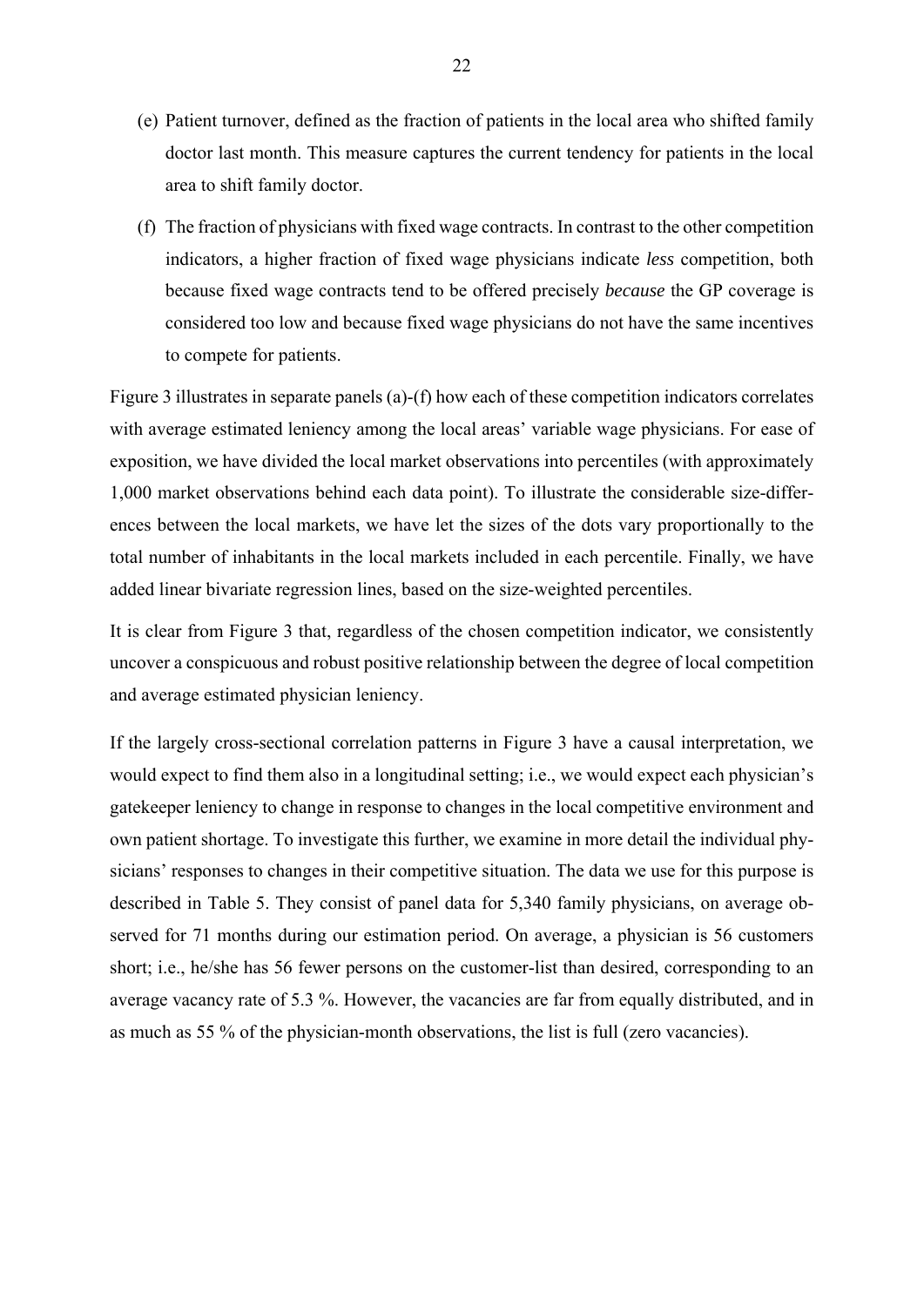

Figure 3. Average leniency indicator among variable-wage physician in local physician markets. By degree of competition.

Note: Each data point represents a percentile in the respective distributions of competition indicators. The sizes of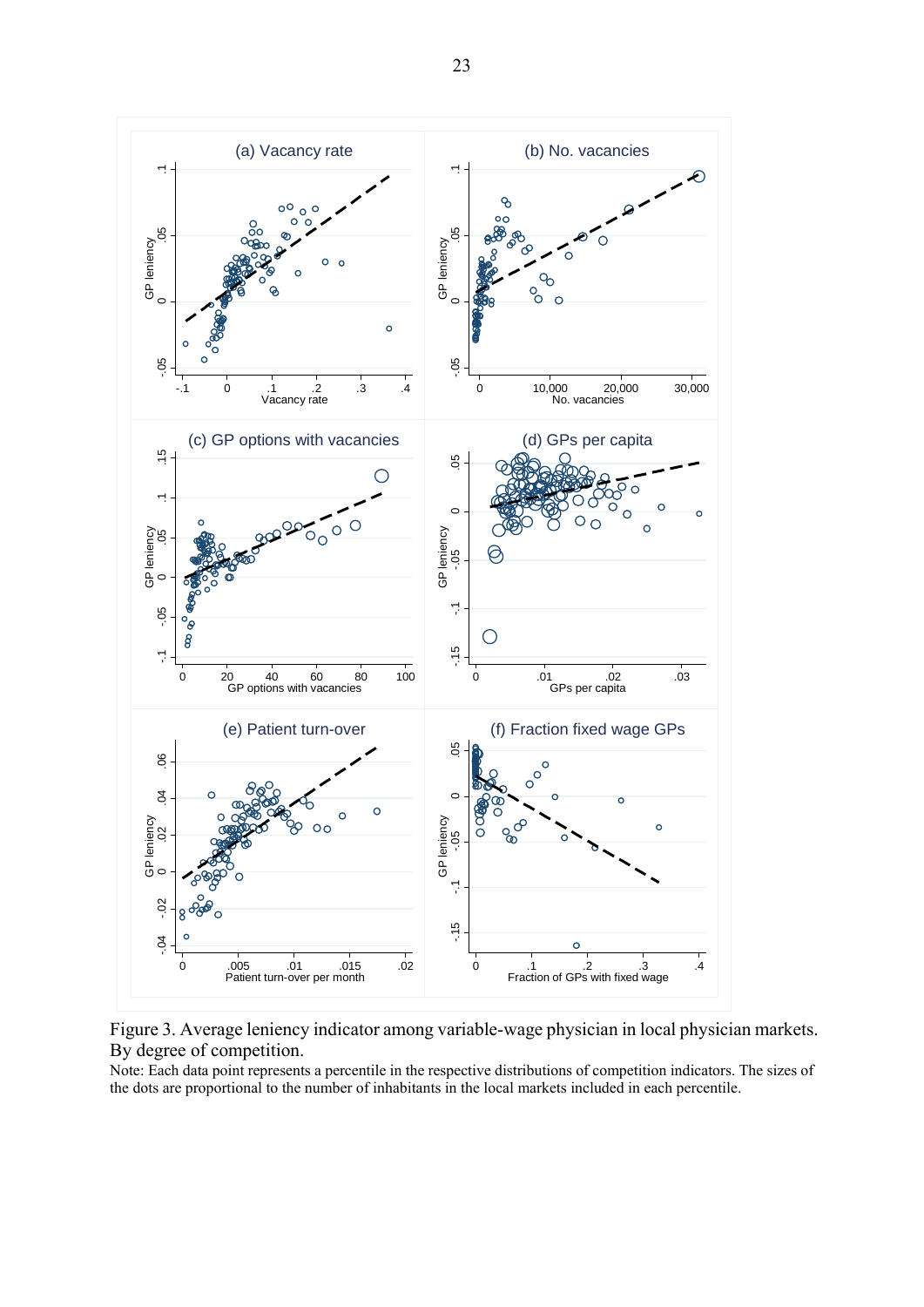| Total number of physicians                                       | 5,340   |                    |
|------------------------------------------------------------------|---------|--------------------|
| Average number of months represented in the dataset              | 71.05   |                    |
| Descriptive statistics by physician month                        | Mean    | Standard deviation |
| Average number of desired patients                               | 1,410.9 | 399.5              |
| Average number actual patients                                   | 1,355.0 | 386.4              |
| Average number of vacancies                                      | 56.1    | 198.4              |
| Fraction of GPs with full lists (no vacancies at start of month) | 0.554   |                    |
| Average vacancy rate (vacancies/number of desired patients)      | 0.053   | 0.175              |
| Fraction on fixed wage contract                                  | 0.476   |                    |
| Local market competition (local areas)                           |         |                    |
| Vacancy rate                                                     | 0.058   | 0.066              |
| No. vacancies                                                    | 8,593.4 | 14,946.9           |
| No. GP options with vacancies                                    | 21.13   | 24.16              |
| GPs per capita                                                   | 0.0007  | 0.0001             |
| Patient turn-over per month                                      | 0.006   | 0.004              |
| Fraction of GPs with fixed wage                                  | 0.045   | 0.084              |

**Table 5. GPs in Norway January 2002 - December 2010** 

Note: All numbers are weighted by the number of workers behind each GP/month measure of leniency.

To examine the determinants of gatekeeper leniency, we set up and estimate statistical models with the following structure:

$$
\hat{\mu}_{jt} = \pi_j + \mathbf{z}_{jt-1}\sigma + \varepsilon_{jt},\tag{7}
$$

where  $z_{it}$  is a vector of time-varying variables that potentially influence the physicians' practice style. To ensure that the presumed endogenous responses take place strictly after the explanatory impulses, we enter all the explanatory variables with a month time lag. While we focus on the impacts of the type of wage contract and local market conditions, all estimated models also include dummy variables for calendar time (on a monthly basis) and the physician's age (on a yearly basis). In a baseline specification, we represent market conditions as the average vacancy rate among the physicians in the local market (including all physicians who have at least 10 patients from the local area, irrespective of where the physicians themselves are located). The variables are entered as deviations from their respective (global) means.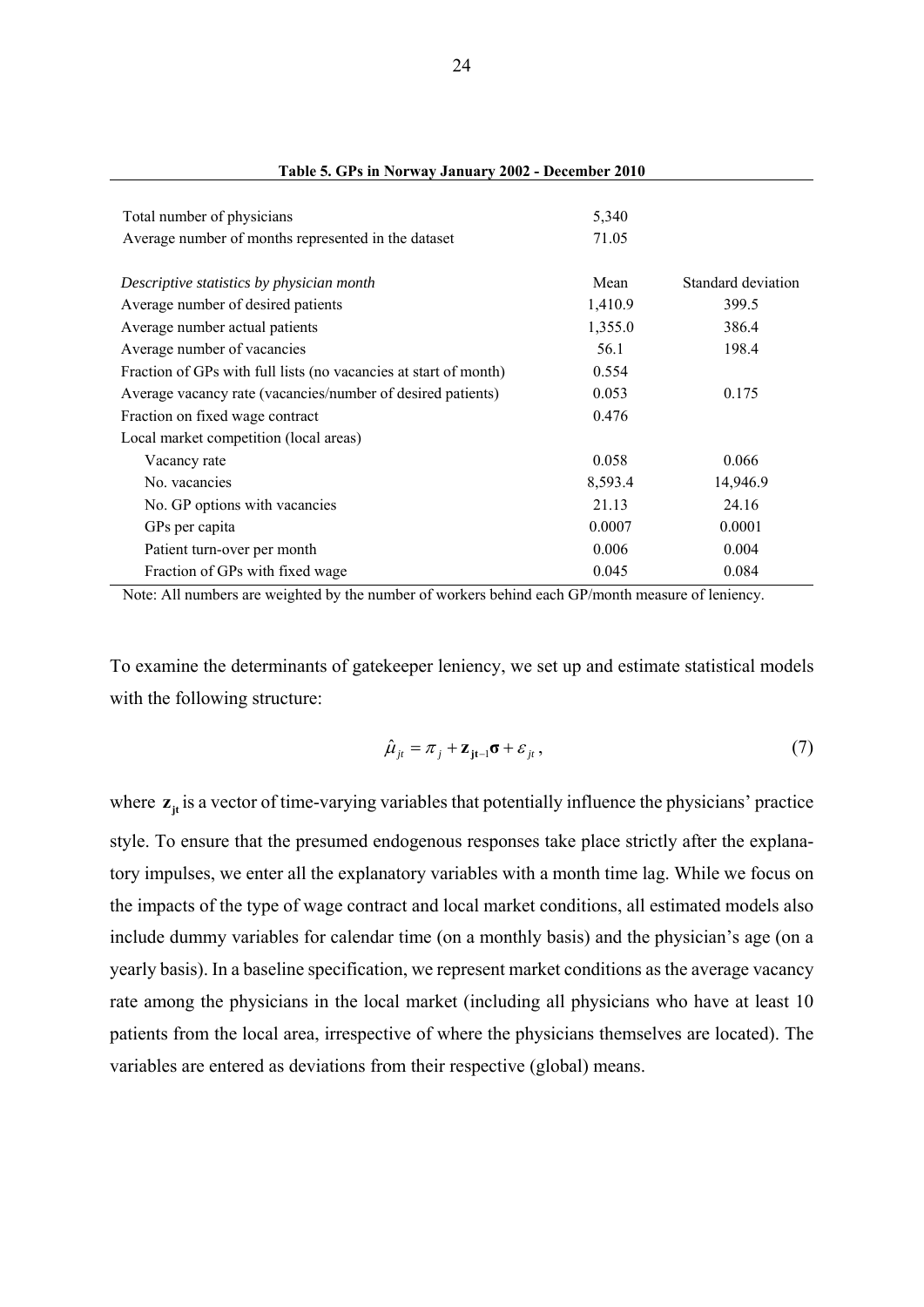|                                              | (1)                    | (2)                          | (3)                    | (4)                   | (5)                   | (6)                   |
|----------------------------------------------|------------------------|------------------------------|------------------------|-----------------------|-----------------------|-----------------------|
|                                              | <b>OLS</b>             | <b>Between</b><br><b>GPs</b> | Within<br><b>GP</b>    | Within<br><b>GP</b>   | Within<br><b>GP</b>   | Within<br><b>GP</b>   |
| Fixed wage (dummy)                           | $-0.110***$<br>(0.005) | $-0.155***$<br>(0.025)       | $-0.072***$<br>(0.025) | $-0.062**$<br>(0.025) | $-0.059**$<br>(0.025) | $-0.059**$<br>(0.026) |
| Variable wage<br>(dummy) interacted<br>with: |                        |                              |                        |                       |                       |                       |
| Own vacancy rate                             |                        |                              |                        |                       | $0.058***$<br>(0.009) | $0.058***$<br>(0.009) |
| Local market va-<br>cancy rate               | $0.124***$<br>(0.016)  | 0.138<br>(0.116)             |                        | $0.228***$<br>(0.025) | $0.190***$<br>(0.025) | $0.190***$<br>(0.025) |
| Fixed wage (dummy)<br>interacted with        |                        |                              |                        |                       |                       |                       |
| Own vacancy rate                             |                        |                              |                        |                       |                       | 0.008<br>(0.033)      |
| Local market va-<br>cancy rate               |                        |                              |                        |                       |                       | $-0.078$<br>(0.075)   |
| N (physician-months)                         | 379,425                | 379,425                      | 379,425                | 379,425               | 379,425               | 379,425               |

Table 6. Estimation results. Dependent variable: Estimated GP leniency (standard errors in parentheses)

Note: Local market vacancy rate is computed in a "leave-out"-fashion; i.e., without including data from own practice. All models include calendar month and years of age dummy variables. "Fixed wage" is a dummy variable indicating the GP receives a fixed wage from the municipality. "Variable wage" is a dummy variable indicating that the wage is not fixed. Columns  $(3)$  -  $(6)$  are based on models with physician fixed effects included. \*\*\*(\*\*)(\*) indicates statistical significance at the  $1(5)(10)$ % levels, respectively.

The results are presented in Table 6. As a point of departure, columns (1) and (2) first show results from a simple ordinary least squares (OLS) regression and a "between-estimator" (using the cross section of physician averages only), where we include the fixed wage indicator and the local vacancy rate only. Columns (3)-(5) show the results from the fixed effects model, with the three key variables entered in a stepwise fashion. Column (3) show the estimated impact of having a fixed rather than a variable wage, with no controls for market situation or own vacancies. The parameter estimate of -0.072 implies that when a physician switches from a variable to a fixed wage regime, the expected number of certified absence days among his/her customers drop by -0.072 per month – corresponding to approximately 4.0 % of the average number of prescribed days; conf. Table 1. This is considerably smaller than suggested by the pure crosssectional regression in column (2) and the OLS model in column (1), yet still significant, both from a substantive and from a statistical point of view. The foundation for identification is weak, however, as the fixed wage coefficient estimated in a model with physician fixed effects is based on the relatively few physicians who change between a fixed wage and a variable wage status (47 physicians in our data). Column (4) presents the results from a model where we have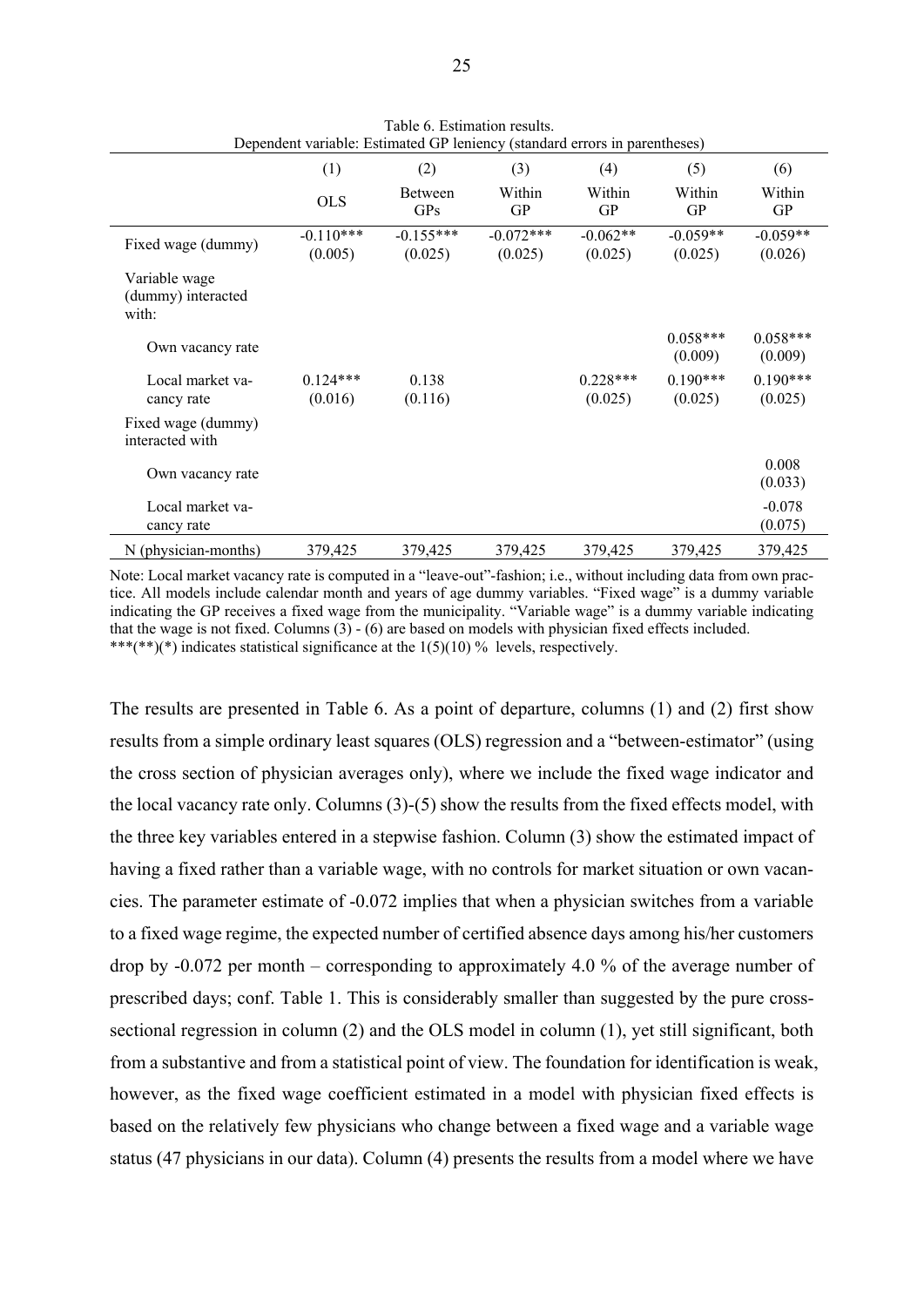included the local vacancy rate (for variable wage physicians only). The point estimate of 0.23 implies that if the local vacancy rate increases by, say, 0.1 (10 percentage points), the average monthly number of physician-certified sick pay days prescribed by variable wage physicians in that local area increases by approximately 0.023 days.

Column (5) shows our preferred results where we also add in the physician's own vacancy rate. The estimated coefficient for this variable is considerably smaller than for the overall vacancy rate in the local market, yet highly statistically significant. Finally, column (6) adds in the local market and own vacancy rate for fixed wage physicians. Since these physicians do not have any personal economic motives for adjusting their gatekeeping practices in response to market conditions, this model specification may be viewed as a sort of placebo test. Given the low number of fixed wage physicians, the standard errors are considerably larger for these coefficients; hence statistical power probably becomes too weak to draw firm conclusions. However, the two estimated coefficients are either approximately zero or "wrongly" signed, and none of them are statistically significant.

How robust are these results? Table 7 reports estimation results for a range of alternative fixed effects models. For ease of comparison, column (1) repeats the main results from column (5) in Table 6. Columns (2)-(6) report results based on alternative formulations of the competitive pressure variables. In column (2), we have substituted the absolute *number* of own and local vacancies for the corresponding *rates.* In column (3) we have kept the own vacancy rate, but used the number of GPs with vacant patient slots as the indicator for local competition. In column (4), we have instead used the overall number of GPs per capita in the local area as the indicator for local competition. In column (5) we have used the fraction of persons who has recently shifted family doctor. And in column (6), we have used the fraction of GPs in the local area with variable wage. All these models essentially give the same answers: More competition imply more lenient gatekeepers. Finally, column (6) reports how the estimates in the baseline model change when we add in a lagged dependent variable in Equation  $(7)$ .<sup>11</sup> This reduces the estimated coefficients slightly. The "steady state" effects (the coefficient estimate divided by one minus the estimated autoregressive parameter) remain approximately unchanged, however.

 $11$  Note that the transformed equation used to estimate the fixed effects model contains a residual that incorporates a covariate-adjusted individual mean (over all months), and is thus not completely exogenous with respect to the lagged dependent variable (see, e.g., Cameron and Trivedi (2005, p. 764)). Approximate consistency requires that the average residual is small relative to each period's residual, which again requires that the number of periods is large. We consider this satisfied in our case.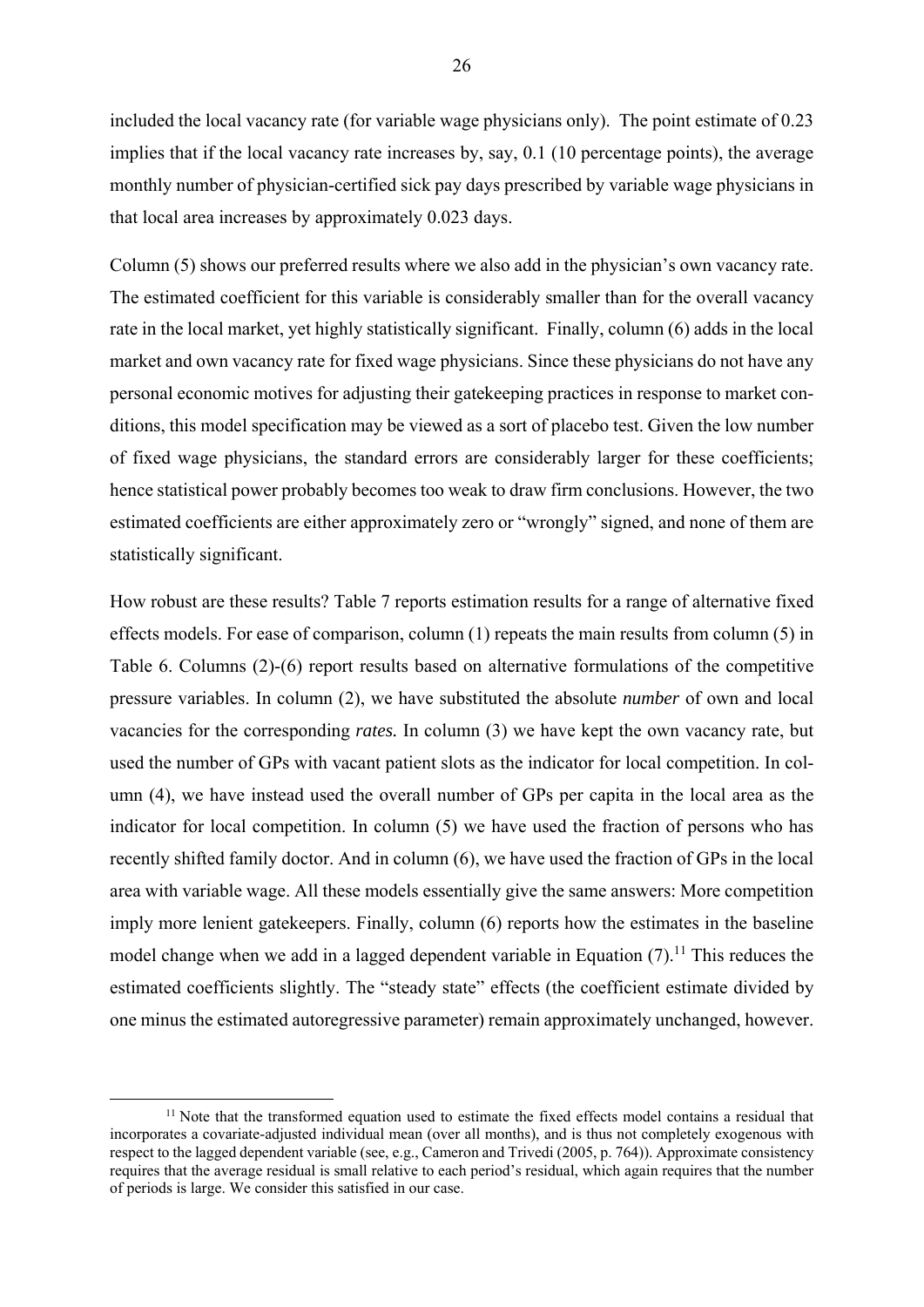|                                                    | (1)                   | (2)                    | (3)                    | (4)                   | (5)                    | (6)                    | (7)                    |
|----------------------------------------------------|-----------------------|------------------------|------------------------|-----------------------|------------------------|------------------------|------------------------|
| Fixed wage (dummy)                                 | $-0.059**$<br>(0.025) | $-0.080***$<br>(0.025) | $-0.086***$<br>(0.026) | $-0.056**$<br>(0.025) | $-0.066***$<br>(0.025) | $-0.079***$<br>(0.026) | $-0.046*$<br>(0.024)   |
| Variable wage (dummy) interacted with:             |                       |                        |                        |                       |                        |                        |                        |
| Own vacancy rate                                   | $0.058***$<br>(0.009) |                        | $0.066***$<br>(0.0086) | $0.069***$<br>(0.009) | $0.073***$<br>(0.0086) | $0.073***$<br>(0.0086) | $0.045***$<br>(0.0085) |
| Local market vacancy rate                          | $0.190***$<br>(0.025) |                        |                        |                       |                        |                        | $0.137***$<br>(0.025)  |
| Number of own vacancies (divided by 100)           |                       | $0.004***$<br>(0.001)  |                        |                       |                        |                        |                        |
| Number of local market vacancies (divided by 5000) |                       | $0.008***$<br>(0.001)  |                        |                       |                        |                        |                        |
| Number of GPs with vacancies (divided by 100)      |                       |                        | $0.121***$<br>(0.019)  |                       |                        |                        |                        |
| Number of GPs divided by number of inhabitants     |                       |                        |                        | $0.115***$<br>(0.023) |                        |                        |                        |
| Fraction of customers with recent GP shift         |                       |                        |                        |                       | $0.548**$<br>(0.241)   |                        |                        |
| Fraction of GPs with variable wage                 |                       |                        |                        |                       |                        | $0.134***$<br>(0.036)  |                        |
| Lagged dependent variable                          |                       |                        |                        |                       |                        |                        | $0.26***$<br>(0.0016)  |
| N (physician-months)                               | 379,425               | 379,425                | 379,425                | 379,425               | 379,425                | 379,425                | 379,425                |

Table 7. Estimation results from alternative model specifications with physician fixed effects. Dependent variable: Estimated GP leniency (standard errors in parentheses)

Note: Where appropriate, local market characteristics are computed in a "leave-out"-fashion, i.e., without including data from own practice. All models include calendar month and years of age dummy variables. "Fixed wage" is a dummy variable indicating the GP receives a fixed wage from the municipality. "Variable wage" is a dummy variable indicating that the wage is not fixed. Physician fixed effects included in all models.

\*\*\*(\*\*)(\*) indicates statistical significance at the 1(5)(10) % levels, respectively.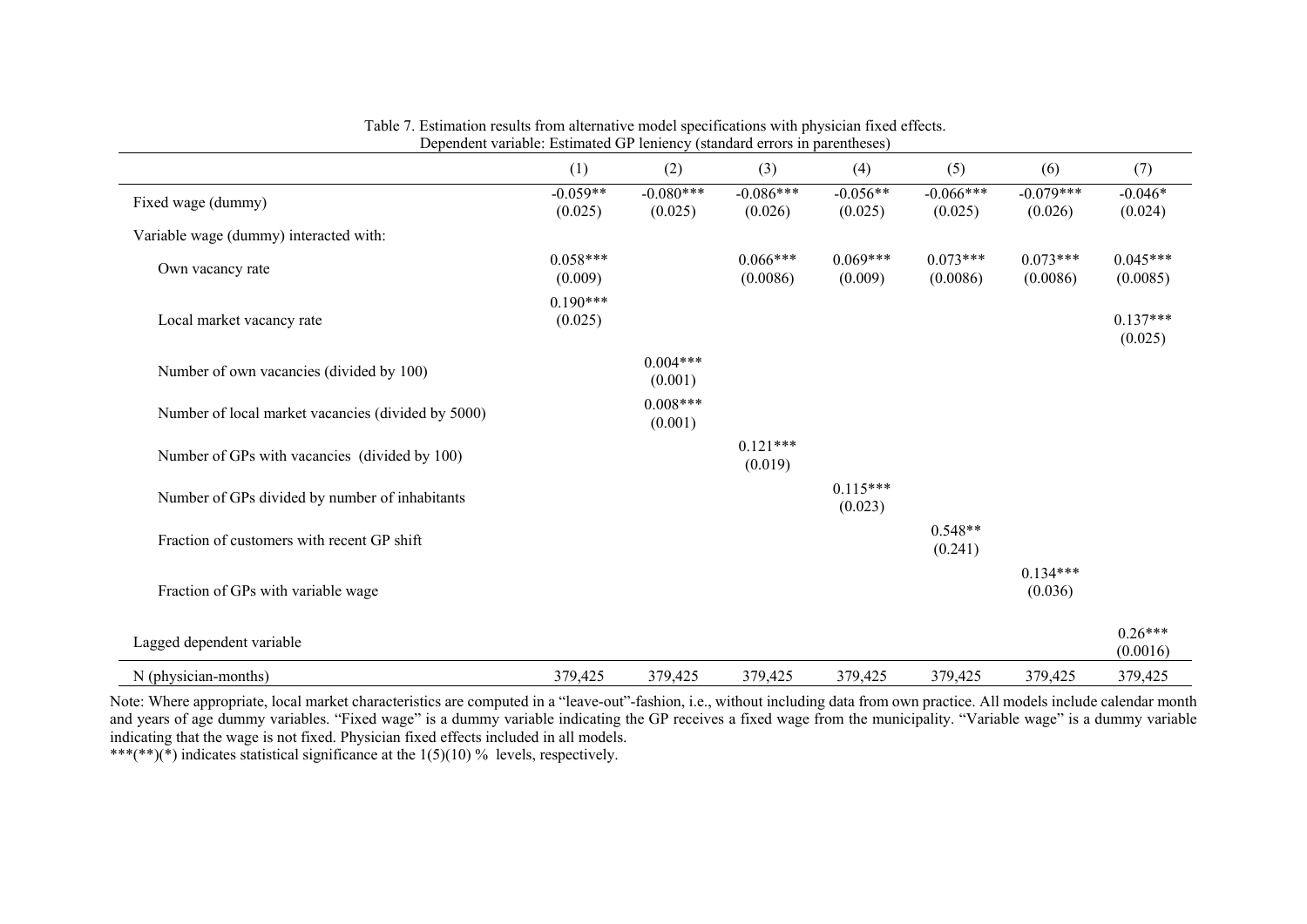The message coming out of these exercises is that our main finding – that gatekeeping practices are indeed affected by market conditions and the physicians own economic incentives – is highly robust with respect to model specification.

#### **6 The association between leniency and patient numbers**

Somewhat simplified, we have found that: i) more lenient gatekeeping gives the GP more customers, and ii) more customers make the GP less lenient. What are the overall implications of these two mechanisms for the association between GP leniency and the allocation of customers? Will the lenient physicians tend to have more or less customers than the strict physicians? One way to address this question is to examine the statistical association between the predicted gatekeeper leniency and the GPs' numbers of employed customers, using all GP-months as the units of observation. Doing this, we also incorporate an element of patient choice behavior that has so far been left out of the analysis, namely the duration of customer-GP-relationships (the decision to deselect a current GP).

Let  $n_{it}$  denote the number of employed customers held by physician *j* in a month *t*, and recall that  $\hat{\mu}_i$  denotes the GP's estimated leniency in the same month. Based on all the GP-month observations in our dataset, we find that the correlation between these two variables is negative (corr $(\hat{\mu}_{i}n_{i}) = -0.06$ ). This implies that lenient physician behavior is empirically associated with fewer rather than more customers. However, in order to give this association a behavioral interpretation, we need to disentangle the within-market and across-market contributions to the correlation pattern. Across markets, we would indeed expect the association to be *positive,* as a high (low) total number of customers per GP in a market implies a low (high) degree of competition, and thus unambiguously yield more (less) lenient GP behavior (confer Figure 3). To facilitate an appropriate decomposition into within-market and across-market contributions, we assume that all GPs located within a given local area in a given month constitute a unique market.<sup>12</sup> We then obtain a set of non-overlapping markets and can use the law of total covariance to disentangle the within-market and the across-market contributions. Let  $Z_{it}$  indicate the market in which GP *j* operates in moth *t*. We then have that

 $12$  This is obviously not correct, as we have shown in this paper that there is a considerable overlap between markets, such that many workers have GPs outside their own local area. For the purpose at hand, however, we consider it to be an acceptable approximation. Note also that we have identified each physician's locality as the local area in which the majority of his/her customers live.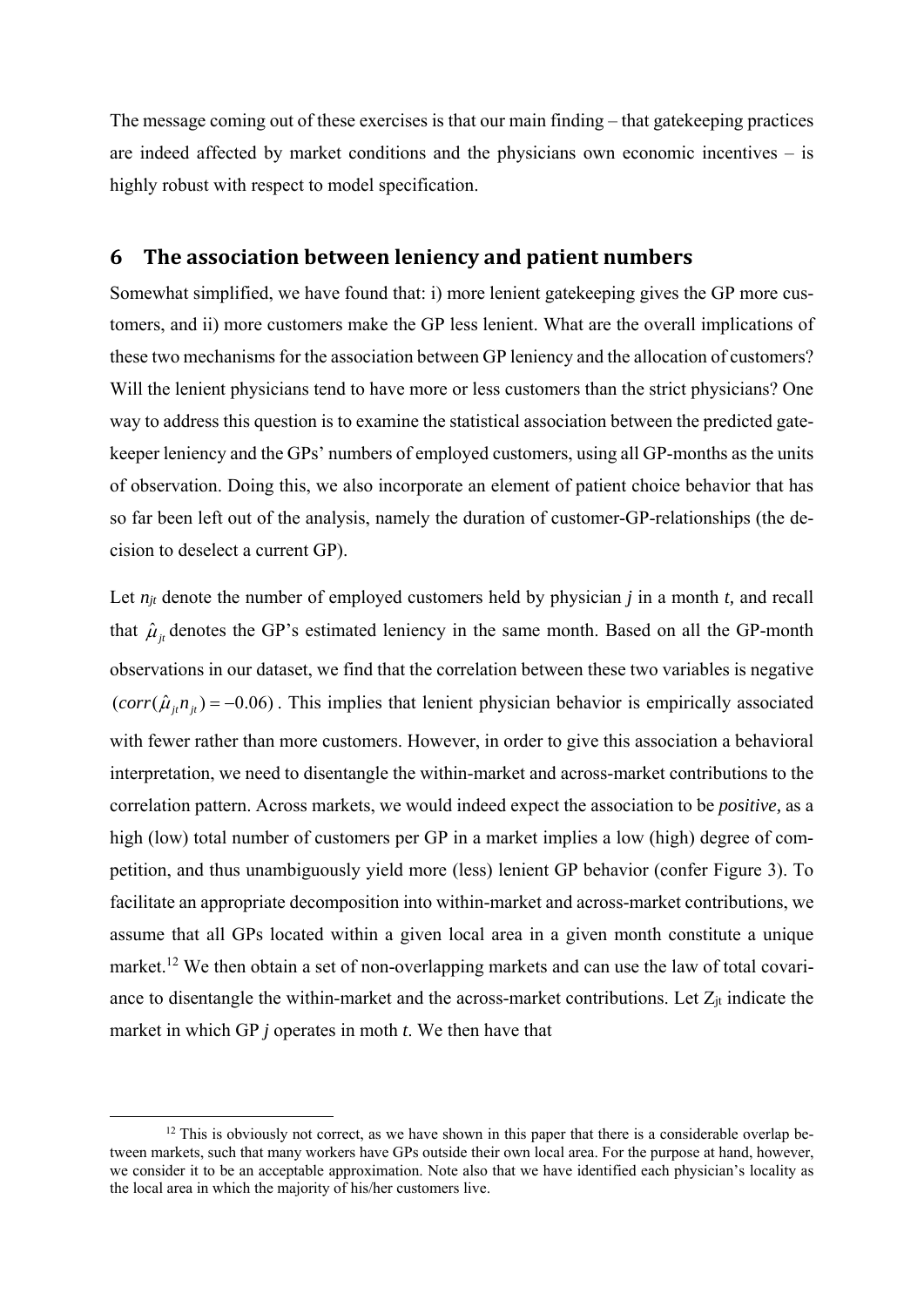$$
\underbrace{\text{cov}(\hat{\mu}_{j_t}, n_{j_t})}_{=-4.81} = \underbrace{E\Big[\text{cov}(\hat{\mu}_{j_t}, n_{j_t} \mid Z_{j_t})\Big]}_{=-6.30} + \underbrace{\text{cov}\Big[E(\hat{\mu}_{j_t} \mid Z_{j_t}), E(n_{j_t} \mid Z_{j_t})\Big]}_{=1.49}, \tag{8}
$$

where the first expression on the right-hand-side reflects the within-market covariance between leniency and the number of customers, and the second expression reflects the across-market covariance. The numbers indicated below the expressions show the corresponding estimates computed from our data. Hence, what we find is that the negative correlation between GP leniency and customer numbers indeed arises *within* local markets only, reflecting that the GPresponses dominate the customers' choice behavior. As expected, the correlation across markets is positive.

Another way of illustrating the consequences of customer choices and leniency adjustments is to compare the unweigthed average GP leniency (taken over GP-by-month-observations) with the corresponding average weighted by the number of employed customers each month. The result of this exercise is presented in Table 8. The first row of this table reports the average of the prescribed absence days taken over all GP-months (without weighting by number of patients). The second row reports the corresponding average weighted by the number of employed customers. A comparison of the two numbers confirms that the average *chosen* physician is slightly *less* lenient than the unweighted average physician. The mechanism behind this result is further illustrated by looking at the predicted GP-contributions to absence prescription conditional on "popularity". A conspicuous finding is that the GPs with full customer lists are much less lenient than GPs who have fewer customers than desired. Taken literally, the estimates imply that had everyone been assigned the most popular physicians – those with full customer lists more than 95 % of the time – absenteeism would have been reduced by as much as 5.5 %. The obvious explanation for this is that the most lenient physicians are lenient precisely because they have difficulties recruiting a sufficient number of customers. Hence, somewhat simplified, we could say that lenient gatekeeper practice appears to be a tool used to compensate for other characteristics that entail a low probability of being selected.13

<sup>&</sup>lt;sup>13</sup> Previous evidence from the Norwegian GP system has indicated that physicians with fewer customers than desired also are deselected 50 % more frequently than physicians with full lists are (Iversen and Lurås, 2011).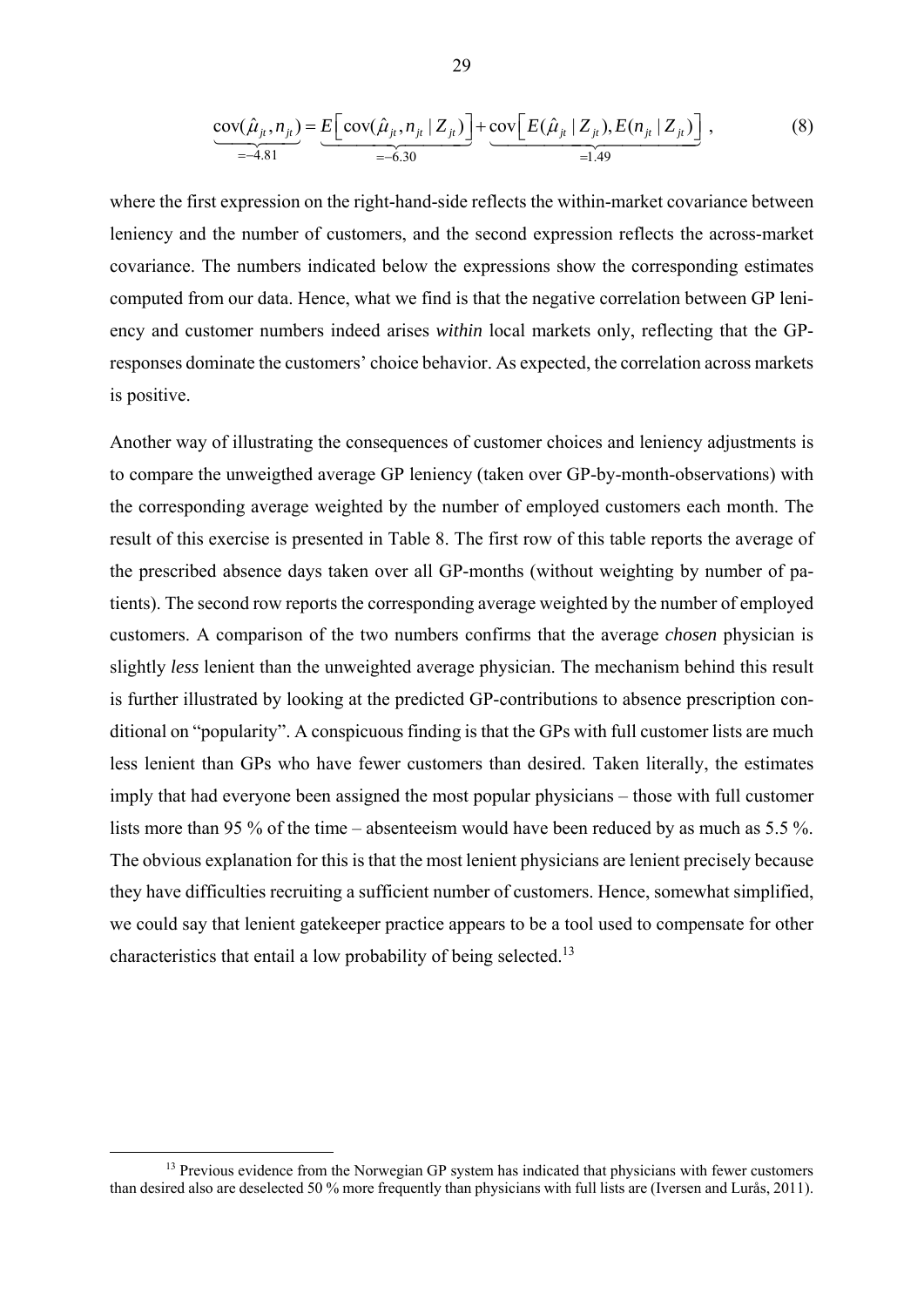|                                                               | Implied average       |
|---------------------------------------------------------------|-----------------------|
| Unweighted average of absence days by GP $(N=379,425)$        | $1.83$ days           |
| weighted by number of customers each month                    | 1.82 days $(-0.74\%)$ |
|                                                               |                       |
| conditional on full customer list $(N=198,098)$               | 1.82 days $(-0.73\%)$ |
| conditional on vacant customer slots $(N=181,327)$            | 1.85 days $(+0.88\%)$ |
|                                                               |                       |
| conditional on full lists $\leq$ 75 % of the time (N=246,105) | 1.85 days $(+1.03\%)$ |
| conditional on full lists $> 75$ % of the time (N=133,320)    | 1.80 days $(-1.91\%)$ |
| conditional on full lists > 95 % of the time $(N=48,445)$     | 1.73 days $(-5.52\%)$ |

Table 8. Average prescribed absence days implied by estimated leniency. By physicians' popularity

Note: All reported percentage changes are computed from the respective differences in estimated GP leniency only, and measured relative to the average number of absence days per month reported in the first row (1.83). This number deviates from the average number reported in Table 1 (1.79) for two reasons: i) While the average reported in Table 1 is taken over workers, the average reported here is taken over physicians (unweighted by number of workers), and ii) while Table 1 includes absence prescribed by all physicians, the present table includes absence prescribed by genuine family physicians (where a specific person can be identified); see footnote 5.

#### **7 Concluding remarks**

Does the assignment of GPs to the twin roles of running competitive businesses and guarding the public purse imply that we in practice have "let the fox mind the henhouse"? We have shown in the previous sections that workers in the process of choosing a new family doctor prefer lenient over strict gatekeepers, ceteris paribus. We have also shown that some physicians take this customer-preference for leniency into account when determining their own gatekeeping practice style. But how important are these mechanisms? What are the financial implications for the insurer (the taxpayer in our case)?

We can shed some light on the issue by using the physicians on fixed wage contracts as a point of reference. As shown in Section 3, the average difference in estimated leniency between variable and fixed wage physicians is 0.12, which corresponds quite closely to the OLS estimate in Table 6. However, based on the fixed effect (within GP) model, we have estimated that approximately half of this difference has a causal interpretation. Taken literally, this suggests that if we – as a thought experiment – gave all the GPs in Norway a fixed wage contract instead of letting them run their own businesses, we would expect the absence level in Norway to decline by approximately 0.06 days per month, or roughly 3-4 %. This is a considerable, though not huge effect.

Why do we not see even larger consequences of letting the GPs be gatekeepers for their own customers? After all, the responses identified in this paper, both on workers' GP choices and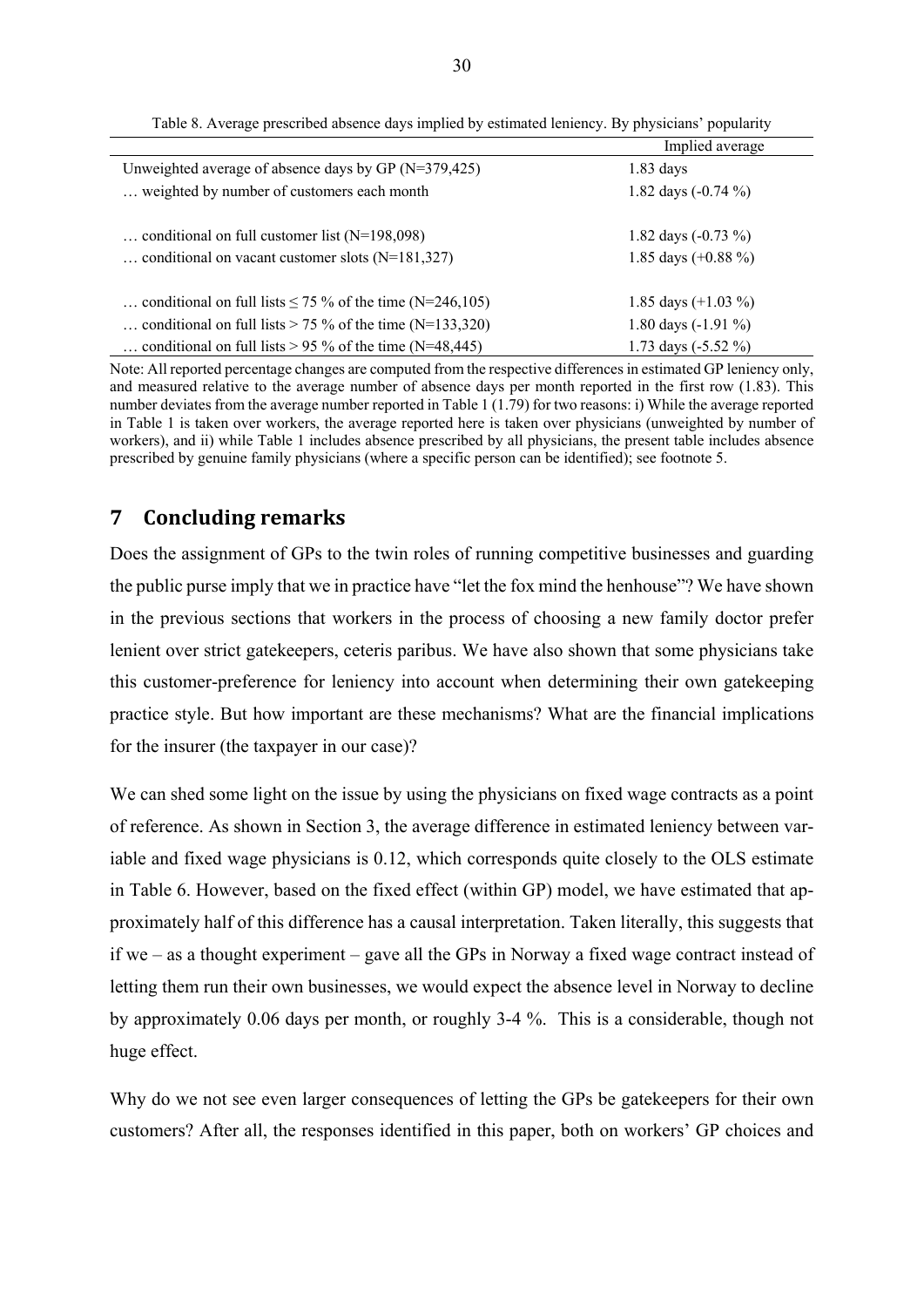on GP behavior, appear both statistically and substantively significant. One important explanation is that the competition between physicians in Norway is weak. In large parts of the country, GPs are persistently in short supply, and as shown above, more than half of the GPs' patient lists are fully booked while the average vacancy rate is only 5 % (Table 5). And even though workers care about physician leniency, they also care about other physician characteristics. Hence, many GPs probably do not have to worry at all about insufficient demand for their services. And the most popular GPs need not be particularly lenient in order to attract the desired (or the maximum) number of customers. In fact, family doctors in Norway on average work 20 % more hours per week than the 37.5 hours defined as full time; and in a survey conducted in 2004, a third of the family doctors reported that they were subjected to an "unacceptable" level of work pressure (Aasland and Rosta, 2011).

The estimated effects are indeed larger if we focus on markets with above average competition. Combining our preferred estimates (Table 6, column 5) with the vacancy rates prevailing in the local markets with most intense physician competition (with vacancy rates around 30 %), we find that substituting fixed wage for all variable wage physician would reduce the expected absence level by approximately 7 %.

Although the findings reported in this paper hardly suggest that strict gatekeepers are necessarily driven out of business, they illustrate the potential difficulty associated with being an impartial gatekeeper for claims made by own customers. And this role conflict can extend far beyond the certification of sick pay. In most countries, family doctors play important gatekeeper roles in choices of (costly) medical treatments, in decisions regarding referrals to specialists, and in the evaluation of disability insurance claims. The fiscal consequences of this system are likely to depend on the degree of competition between GPs; the more physicians need to worry about attracting enough customers, the more costly it is to use them as the gatekeepers of social or private insurance.

#### **References**

Aasland, O. G. and Rosta, J. (2011) The working hours of general practitioners 2000 – 2008. *Tidsskrift for Den norske legeforening,* Vol. 131, 1076-1079.

Bonato, L. and Lusinyan, L. (2007) Work Absence in Europe. IMF Staff Papers, 54, 475-538.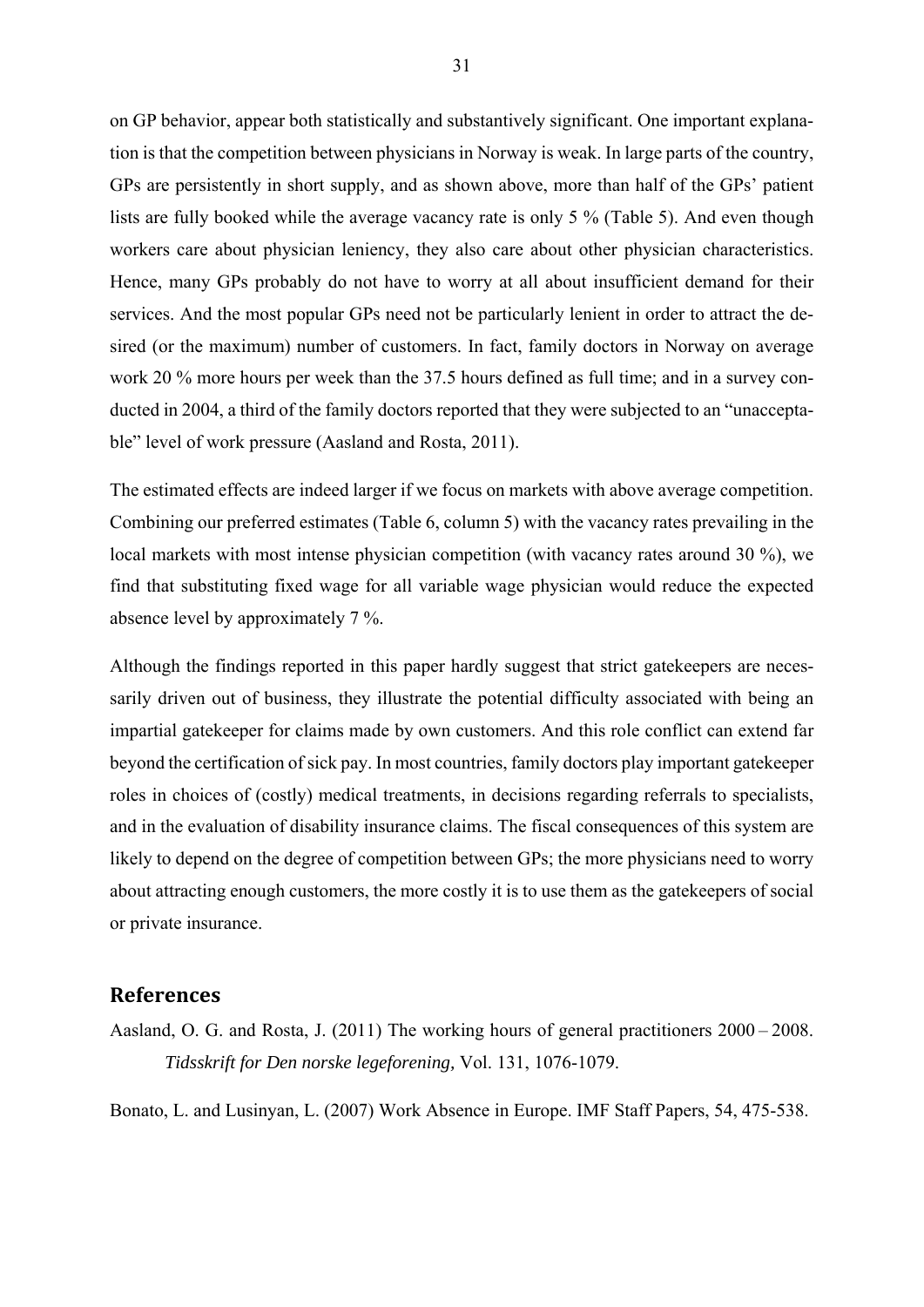- Cameron, A. C. and Trivedi, P. K. (2005) *Microeconometrics Methods and Applications*. Cambridge University Press.
- Chandra, A., Cutler, D. and Song, Z. (2012) Who Ordered That? The Economics of Treatment Choices in Medical Care. In *Handbook of Health Economics,* Vol. 2, eds. McGuire, T. G., Pauly, M. V., and Barros. P. P., 397-432. Elsevier.
- Dusheiko, M., Gravelle, H., Jacobs, R., Smith, P. (2006) The Effect of Financial Incentives on Gatekeeping Doctors: Evidence from a Natural Experiment. *Journal of Health Economics* Vol. 25, 449-478.
- Gaure, S. (2013) OLS with Multiple High Dimensional Category Variables. *Computational Statistics & Data Analysis*, Vol. 66, 8–18.
- Gaure, S. (2014) Correlation Bias Correction in Two-Way Fixed-Effects Linear Regression. *Stat*, Vol. 3, No 1, 379–390.
- Godager, G., Iversen, T. and Ma, C.A. (2015) Competition, Gatekeeping, and Health Care Access. *Journal of Health Economics*, Vol. 39, 159–170.
- Grytten, J. and Sørensen, R. (2003) Practice Variation and Physician-Specific Effects. *Journal of Health Economics,* Vol. 22, 403-418.
- Inspektionen för socialförsäkringen (2014) Vårdvalets effekter på sjukskrivningarna (The effect of introducing a health care choice system on the use of sickness insurance). Rapport 2014:17.
- Iversen, T. (2004) The Effects of Patient Shortage on General Practitioners' Future Income and List of Patients. *Journal of Health Economics,* Vol. 23, 673-694.
- Iversen, T. and Lurås, H. (2000) Economic Motives and Professional Norms: The Case of General Medical Practice. *Journal of Economic Behavior & Organization*, Vol. 43, 447-470.
- Iversen, T. and Lurås, H. (2011) Patient Switching in General Practice. *Journal of Health Economics,* Vol. 30, 894-903.
- Iversen, T., Ma, C.A. (2011) Market Conditions and General Practitioners' Referrals. *International Journal of Health Care Finance and Economics*, Vol. 11, 245–265.